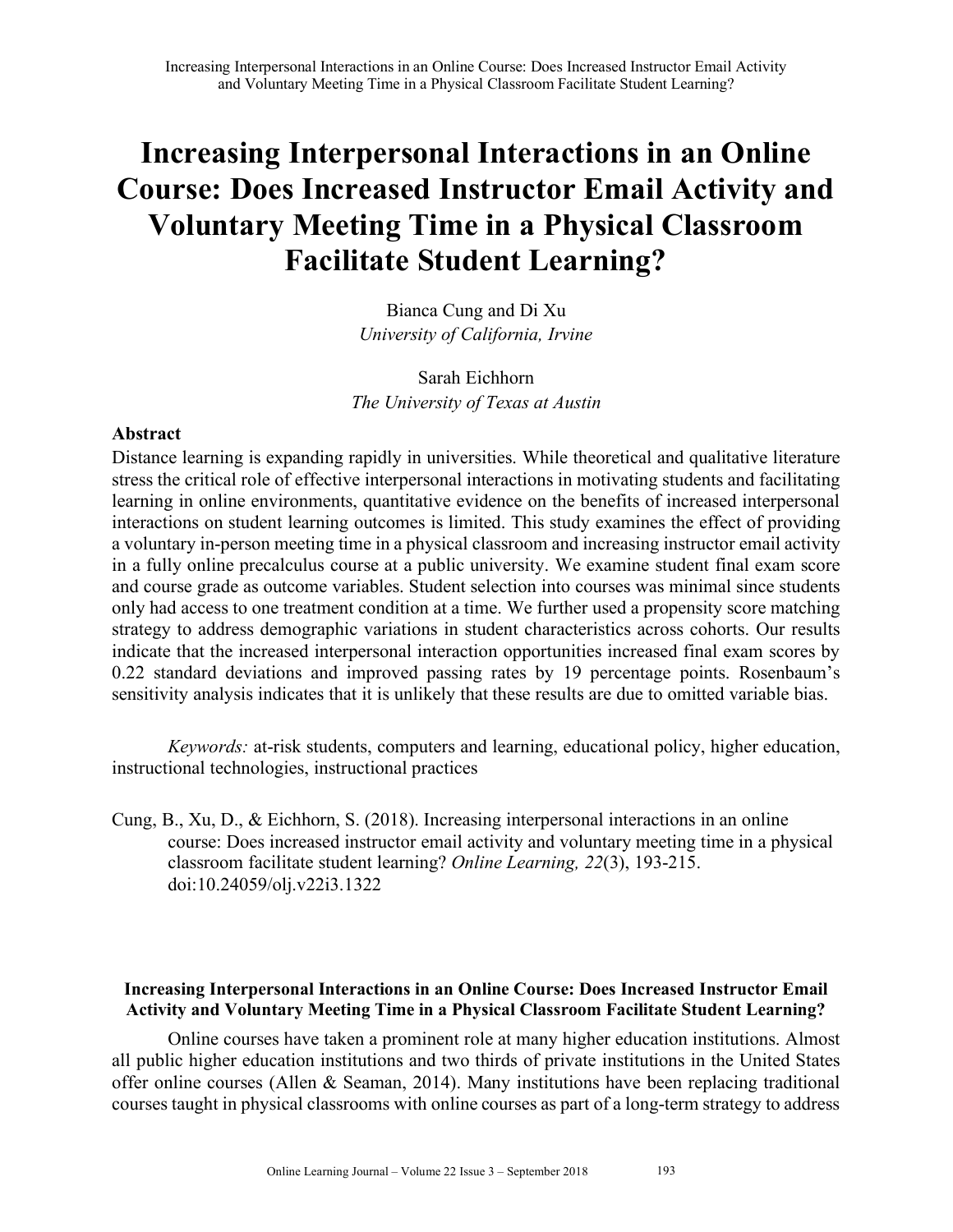various institutional concerns, such as faculty and classroom space constraints, increasing enrollment size, and a greater number of adult learners with other responsibilities. This is especially the case for lower division courses with large student enrollments.

One attractive feature of online courses is the ability to use adaptive learning technology to personalize instruction in large enrollment courses, particularly those with students who start off with a varying range of background knowledge on the subject matter. By using algorithms to constantly update and tailor lessons to users, students can work with the computer specifically on topics that they individually do not know. Studies that previously examined online adaptive remedial math courses have found better performance among the online groups in both term-long courses (Fain, 2013) and accelerated summer courses (McGee, Vasquez, & Cajigas, 2014) compared to traditional term-long courses taught in a physical classroom. However, despite improvements in remediation, a large proportion of students still struggle in online adaptive courses. Students who struggle tend to have lower levels of self-regulation and motivation (Cho & Heron, 2015).

As with many other fully online courses, researchers are concerned about challenges that may hinder student learning, including the lack of human interaction in virtual learning environments (e.g., Anderson, 2003; Jaggars & Xu, 2016; Moore, 2013; Moore & Kearsley, 1996; Scardamalia & Bereiter, 2006; Su, Bonk, Magjuka, Liu, & Lee, 2005). Specifically, learning in a virtual learning environment not only imposes physical separation between students and instructors; the physical separation also creates a psychological and communication gap, what Moore (1991) defines as "transactional distance," that leaves room for misunderstanding between instructor and learners. Additionally, the lack of interpersonal connections mitigates students' sense of social presence in the course (Gunawardena & Zittle, 1997; Short, Williams, & Christie, 1976; Young, 2006) and works against the formation of a learning community.

In view of the challenges of learning in a fully online course, an extensive theoretical and qualitative literature stresses the critical role of building up effective interpersonal interactions in motivating students and facilitating learning in an online learning environment (e.g., Moore & Kearsley, 1996; Anderson, 2003; Scardamalia & Bereiter, 2006). Indeed, nearly every published online quality framework has emphasized the importance of interpersonal communication and collaboration (see Jaggars & Xu, 2016, for a comprehensive review of online design features).

Despite the consensus achieved regarding the importance of interpersonal communication, research has not yet identified specific ways to improve it in the particular context of college online courses. Instead, colleges and online course instructors are faced with a wide and confusing array of "best practices" that have been recommended under different frameworks for online course design with limited documentation and quantitative evidence on the benefits of these specific strategies.

This study sheds light on this issue by assessing some specific strategies to increase interpersonal interactions in a fully online entry-level college course using the adaptive tutorial system Assessment and Learning in Knowledge Spaces (ALEKS) as the main instructional tool. Specifically, we examine the academic outcomes of students in a fully online precalculus course at a large public four-year university given two conditions. The first condition, which we will refer to as the treatment condition, or the Online with High Interactivity condition (OHI), has frequent and regular email communications initiated by the instructors, in addition to an hour set aside each week for students to optionally meet in a physical classroom. We will refer to activities in which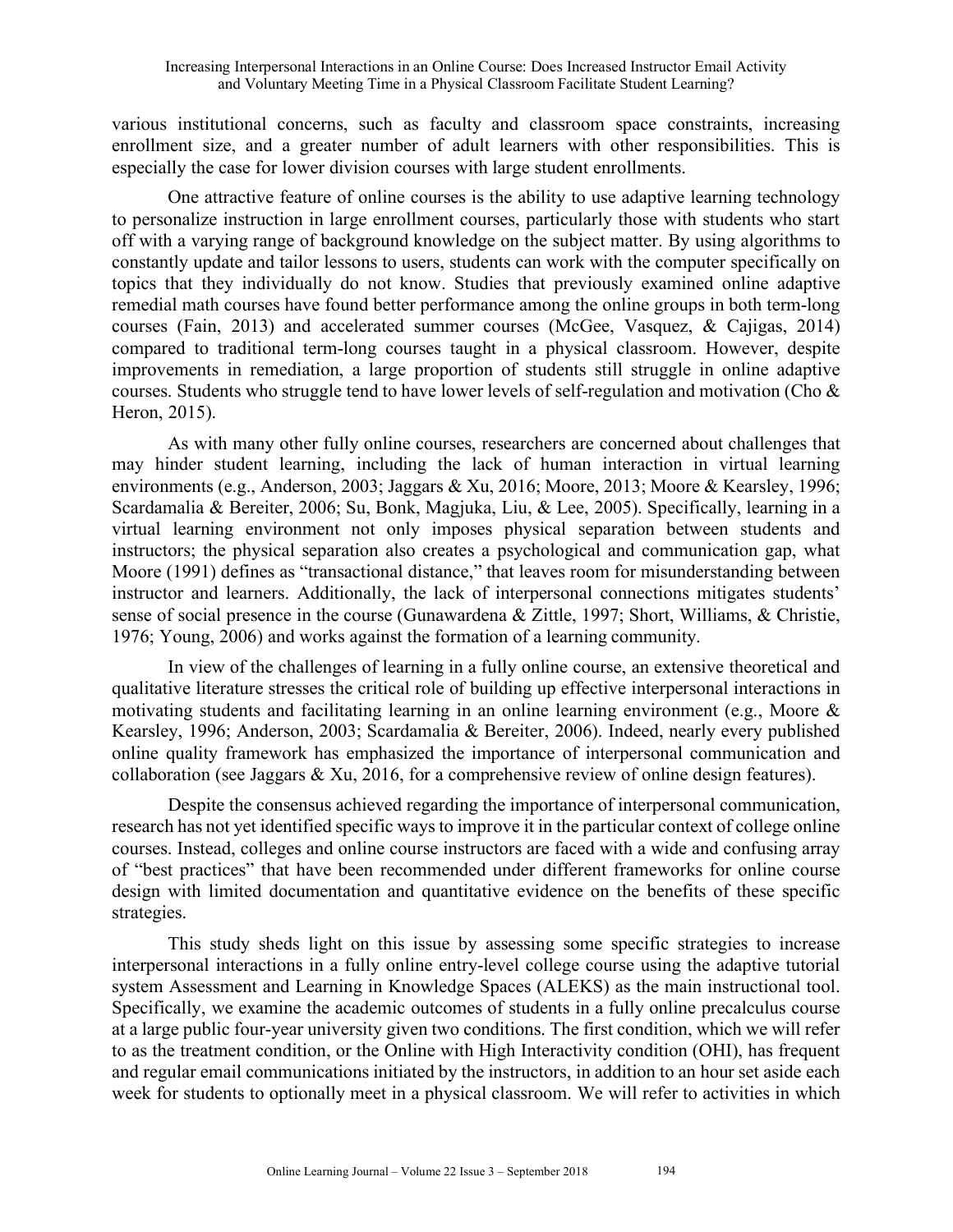participants need to be physically present, including the classroom meeting time, as *in person*.

Emails, which included announcements and reminders to keep students on track, were the primary mode of whole-class communication. The emails contained information that would typically be found in the announcements section of a learning management system (e.g., Jaggars & Xu, 2016). One advantage to the whole-class emails over posts in a designated course announcements section was that students could see the reminders before needing to log in to the course learning system, therefore reaching out to students in a more proactive manner. The control condition, or the Online with Low Interactivity condition (OLI), follows the typical design of fully online courses with a limited number of instructor emails and no organized in-person interactions. We took advantage of the fact that during the period of this study, only one treatment condition was offered during a particular term, and students were not aware which condition was offered when they enrolled in the course, thereby minimizing potential self-selection. We further used a propensity score matching strategy to address potential variations in baseline characteristics of the students enrolled in the course over time. The course structure was predetermined by the department, and in both years included in our study, the course used the same syllabus, online learning materials, and the same set of test banks for the final exam. We used several different course performance measures, including course grades, course passing rate, and a subset of questions from the final exam based on the same test bank, to uncover whether more regular instructor emails and voluntary face-to-face meeting time for answering student questions could improve student learning outcomes in this high-demand lower division developmental math course.

It is worth noting that our focus on the precalculus course is of particular importance for educational policy. First, remedial education has increasingly become an important feature of the U.S. higher education. Nationally, one third of college freshmen and sophomores take at least one remedial course in college (Skomsvold, 2014). Moreover, the remedial courses are also associated with particularly high failure rates. Based on student transcript data from a nationwide sample, a recent report by the U.S. Department of Education indicates that the number of postsecondary students who have ever enrolled in remedial coursework is closer to one half, with only 70% of the enrolled remedial coursework resulting in a passing grade (Radford & Horn, 2012). Among the large proportion of undergraduates that place into at least one remedial course, mathematics has the highest rate of remediation (Attewell, Lavin, Domina, & Levey, 2006; Chen & Simone, 2016; Parsad, Lewis, & Greene, 2003; Skomsvold, 2014; Sparks & Malkus, 2013) but the lowest rate of successful remediation (Bahr, 2011; Bonham & Boylan, 2011). Finally, due to the high demand and large volume of enrollment, lower level courses, such as developmental coursework, are most likely to be substituted by online learning. This is worrisome considering that recent studies have consistently found that academically underprepared students may struggle particularly in online learning (Asarta & Schmidt, 2017; Figlio, Rush, & Yin, 2013; Xu & Jaggars, 2014). Therefore, documenting and empirically evaluating the impacts of specific strategies and practices on student learning outcomes in precalculus online courses is of first-order priority.

Overall, this study seeks to answer the following research question: Do increased interpersonal interactions, as afforded by frequent instructor emails and the opportunity to meet in a physical classroom environment on a voluntary basis, improve student course performance? Our findings indicate that interpersonal interactions significantly improve student course performance in terms of all outcome measures, where the most convincing evidence is from the subset of final exam questions based on the same test bank. Our subsequent Rosenbaum's sensitivity analysis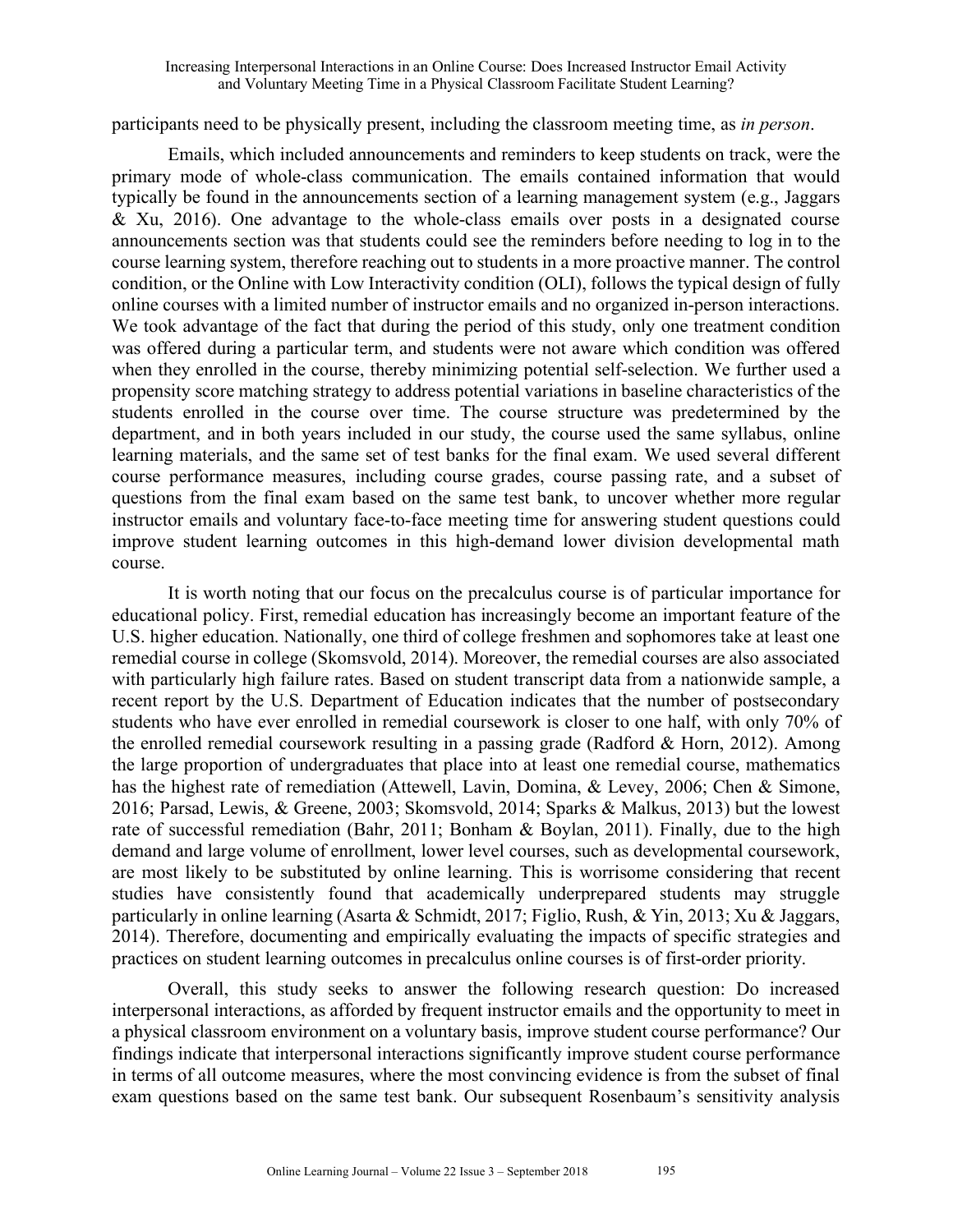(Rosenbaum, 2005) indicates that it is highly unlikely that these results are due to omitted variable bias. The evidence therefore suggests that students' achievement in an online course can be greatly enhanced with well-structured interpersonal communication through email and a weekly one-hour in-person meeting time for answering student questions.

## **Review of Related Literature**

Interpersonal interaction is thought to play an important role in student learning (Moore & Kearsley, 1996; Anderson, 2003; Scardamalia & Bereiter, 2006). Collaborative work, for example, provides cognitive support and encourages critical thinking, problem solving, and deeper learning through the formation of a learning community (Fulford & Zhang, 1993; Kearsley, 1995; Moore & Kearsley, 1996; Friesen & Kuskis, 2013; Picciano, 2001; Salmon,

2002, 2004; Scardamalia & Bereiter, 2006; Sherry, 1995). Additionally, effective interpersonal interaction can enhance students' sense of "social presence"—the degree to which a person is perceived as a "real person" in mediated communication—and thereby support students' psychological connection to the course (e.g., Gunawardena & Zittle, 1997; Shearer, 2013; Short, Williams, & Christie, 1976; Young, 2006). One meta-analysis examining studies of interaction in online learning environments concluded that increased interpersonal interaction, either with the instructor or other peers, positively affects student learning (Bernard et al., 2009). Among the many possible paired interaction combinations, learner–instructor interactions have been found to be the most significant factor in predicting perceived learning outcomes in online environments (Fredericksen, Pickett, Shea, Pelz, & Swan, 2000; Jiang & Ting, 1999; Swan et al., 2000).

Learners' perceptions of the quality of learner–instructor interactions are also an important predictor of learners' overall satisfaction in an online learning environment (Kang & Im, 2013).

Unfortunately, it is particularly challenging to implement effective interpersonal interactions in an online course. The distance created by online learning environments detracts from a sense of social belonging while also creating a sense of isolation, frustration, and boredom (Berge, 1999; Hara, 2000; Northrup, 2002; Young, 2006). In turn, the lack of peer and learner– instructor interactions can impact students' motivation and cognitive processes (Schunk, Pintrich, & Meece, 2008). To address the lack of interactivity in an online learning environment, researchers consistently agree that online instructors need to pay special attention to facilitate interactions in an online learning environment (An, Shin, & Lim, 2009; Berge, 1999; Cho & Cho, 2016; Cho & Kim, 2013; Hew, Cheung, & Ng, 2010; Mandernach, Forrest, Babutzke, & Manker, 2009; Moore, 1989).

Among the many forms that interpersonal interaction can take in an online learning environment (Chou, 2003), email is one such interpersonal communication mode that the instructor can actively initiate. Although instructor emails are widely used across online courses, they have been found to vary substantially in length, meaningfulness, and frequency (Hassini, 2006), which in turn may have different influences on the interactivity of the online learning environment. In a recent study that links online course design features with student learning outcomes from 23 high-volume lower division online college courses (Jaggars & Xu, 2016), for example, the researchers found that "high-interaction instructors posted announcements on a regular basis to remind students about requirements for assignments, coming deadlines, newly posted documents, examinations, and other logistic issues" (p. 278), and that such high interaction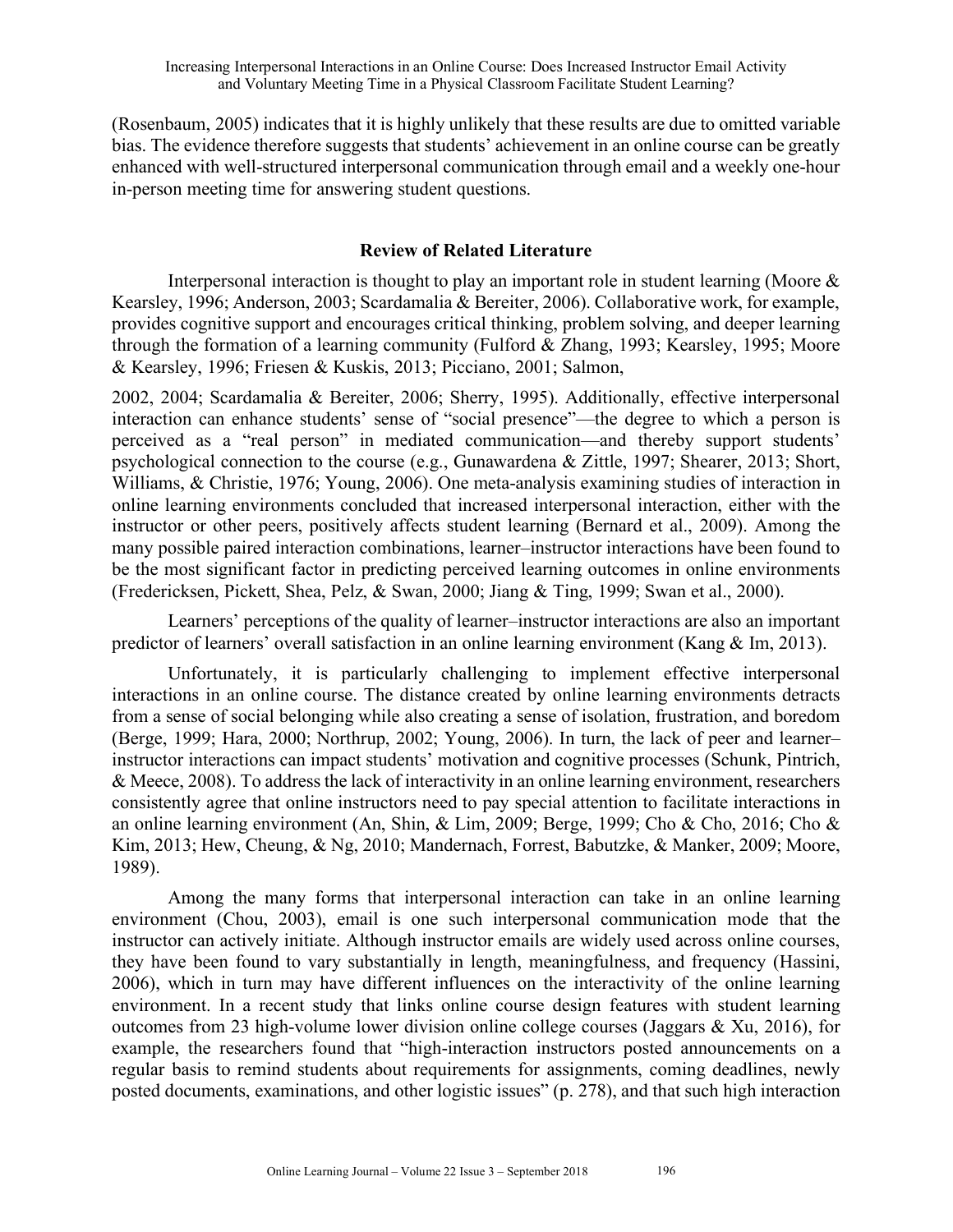is positively related to student learning outcomes. In contrast, in courses where the instructor posted announcements and reminders to students on a limited basis, students were more likely to express dissatisfaction with the course.

Another means of increasing interpersonal interaction is by providing synchronous communication opportunities, especially through in-person interactions. This often takes place through in-person office hours, which have been seen as an opportunity for help seeking outside of the classroom (Acitelli, Black, & Axelson, 2003). However, existing studies suggest that office hour visits are generally brief and underutilized (Bippus, Kearney, Plax, & Brooks, 2003; Griffin et al., 2014; Jaasma & Koper, 1999; Nadler & Nadler, 2000), which is partly due to students' discomfort in one-on-one conversations with the course instructor. Based on these concerns, some educators have recommended alternatives that would increase the chances of making use of inperson discussions, such as structured topical office hours and group discussion sections (e.g., Weimer, 2015). Despite these theoretical discussions, the use and possible impact of a voluntary group meeting time for answering student questions in a fully online course has not yet been empirically examined.

The current study addresses this literature gap by examining student performance in a fully online math course taught under two conditions: (1) a control condition with minimal numbers of instructor emails and no reserved classroom space for in-person meetings and (2) a treatment condition with more frequent instructor whole class communications and a weekly one-hour inperson meeting time for answering student questions. Though all students were highly encouraged to attend the in-person meeting, record of attendance was not kept, and students were not penalized for skipping the meetings. As such, the in-person discussion section was completely voluntary and was comparable to other voluntary in-person interaction opportunities, such as office hours.

## **Methods**

## **Research Context**

This study examines a precalculus course taught at a large public four-year university in the western United States. The precalculus course is a prerequisite for calculus, which is generally required across all STEM-related majors. Students who need to take calculus can skip the precalculus course by scoring at least a 3 on the Advanced Placement Calculus exams, scoring at least 600 on the SAT Math portion, or passing a placement exam. Overall, about 350 students, three percent of the incoming freshman class, take precalculus in their first year.

Two years of data are included in the analysis, starting from the 2012–2013 academic year through the 2013–2014 academic year. The data for this study comes from two sources: the Office of Institutional Research (OIR) and the online instructional system used in the course, ALEKS. The OIR dataset includes information about students' academic and demographic background, such as students' final grade in the course, SAT scores, major, year of initial enrollment, gender, and ethnicity. The ALEKS dataset contains students' initial assessment score in precalculus, instructor emails, and final exam score with details for each question in the exam.

Prior to the fall of 2012, precalculus was offered through a blended delivery format with three 1-hour, in-person lectures in a physical classroom per week in conjunction with online ALEKS tutorials. Starting in the fall of 2012, however, the university converted precalculus into a fully online course taught through ALEKS; students did not physically meet for lectures and instead worked individually through the ALEKS instructional system. In both years included in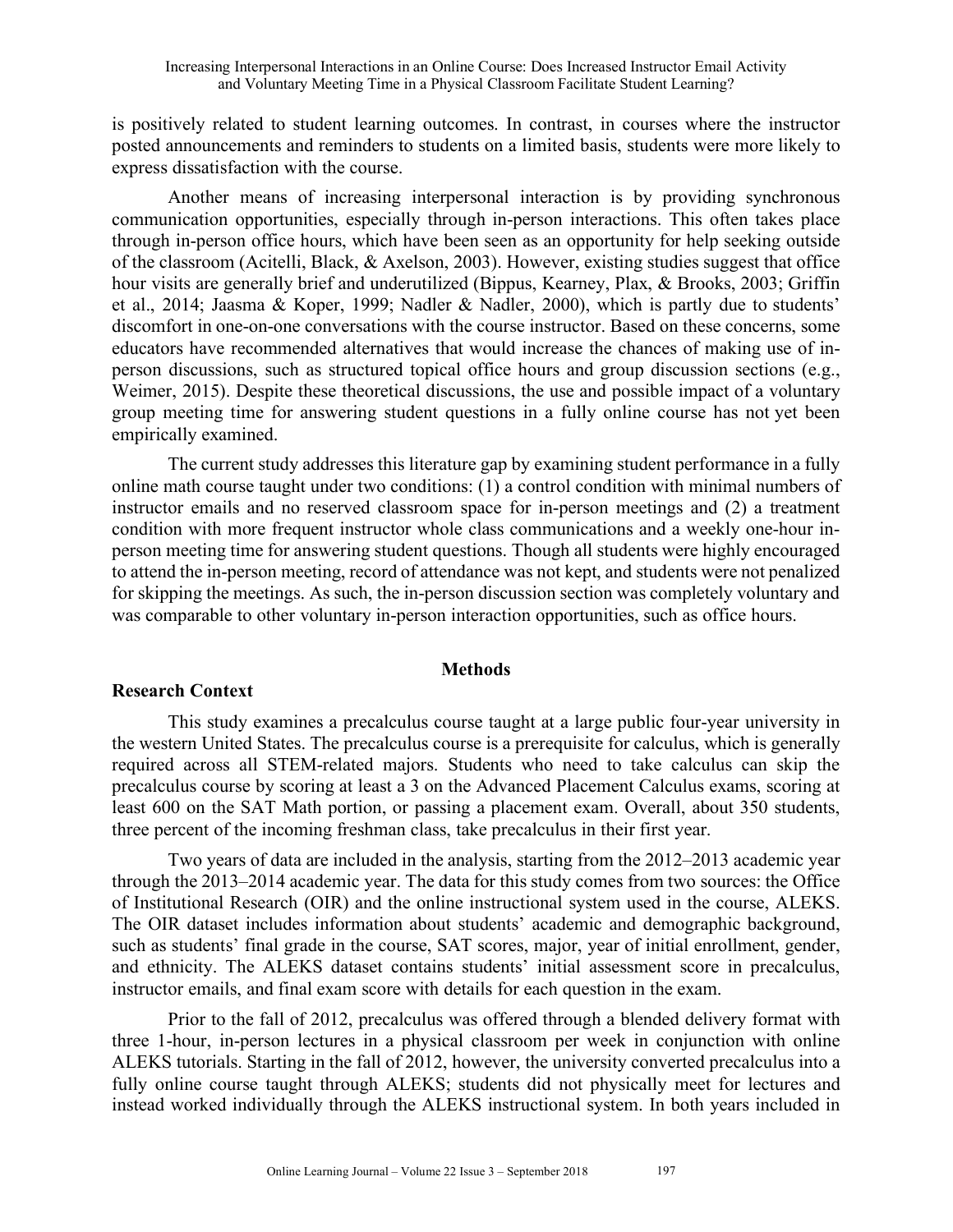our study, the course used the same syllabus, online learning materials, and the same set of test banks for the final exam.

The initial assessment is an adaptive questioning system that pulls items from a test bank on ALEKS. It gauges each student's content knowledge upon initial login. Following the initial assessment, ALEKS determines lessons that the student has already mastered and has yet to master. Throughout the school term, students work individually on topics that they have yet to master. ALEKS adapts its suggested topics, grouped into larger categories, for the students to work on based on the students' recent progress. Since students worked on ALEKS individually and at different paces, the instructor held more of a support role in answering student questions as they arose and enforcing deadlines for topic categories in ALEKS.

Across all terms in this study, students took their final exam on ALEKS. A total of 40 different question items were randomly generated on ALEKS, though the school's math department was able to predetermine which topic would be tested in each question item. All the exam questions were randomly drawn from ALEKS' test bank based on the predetermined composition of topics. The specific set of topics covered during the final exam changed slightly between the two academic years. However, for a particular topic (such as "Double-Angle Identities"), students taking the course in different terms were subject to the same test bank. A total of 26 questions out of 40 tested were drawn from the same topics across the four terms included in our study.

Precalculus was only offered during the fall and winter quarters, and a total of 1,485 students were enrolled in precalculus across the four academic school terms. We limited the analysis to 1,003 first-time and nontransfer enrollees in precalculus and additionally excluded 40 students who were missing information on key demographic variables. The final analytic sample consists of 963 students. Enrollment counts by term can be found in Table 1.

| <b>Enrollment Counts by Term</b> |       |                 |
|----------------------------------|-------|-----------------|
| In-Person Support                | Total | Analysis Sample |
| No                               | 503   | 328             |
| N <sub>0</sub>                   | 330   | 177             |
| Yes                              | 417   | 310             |
| Yes                              | 235   | 148             |
|                                  | 1,485 | 963             |
|                                  |       |                 |

## **Course Format Description**

**Online with low interactivity (control condition).** The precalculus course with low interactivity (referred to as the *OLI course* or *control group* hereafter) was offered in the 2012– 2013 academic year. Two course sections, each taught by a different instructor, were offered during fall 2012. Only one section was taught during the winter 2013 term, and it was taught by one of the instructors from the fall 2012 term. Instructors were available throughout the week in both in- person and online office hours. Instructors answered individual student emails but also initiated whole-class emails. While students could find key information on the course web page, the instructor used the whole-class emails to serve as a means to proactively communicate with students and keep them on track. Column 1 in Table 2 summarizes the frequency of whole-class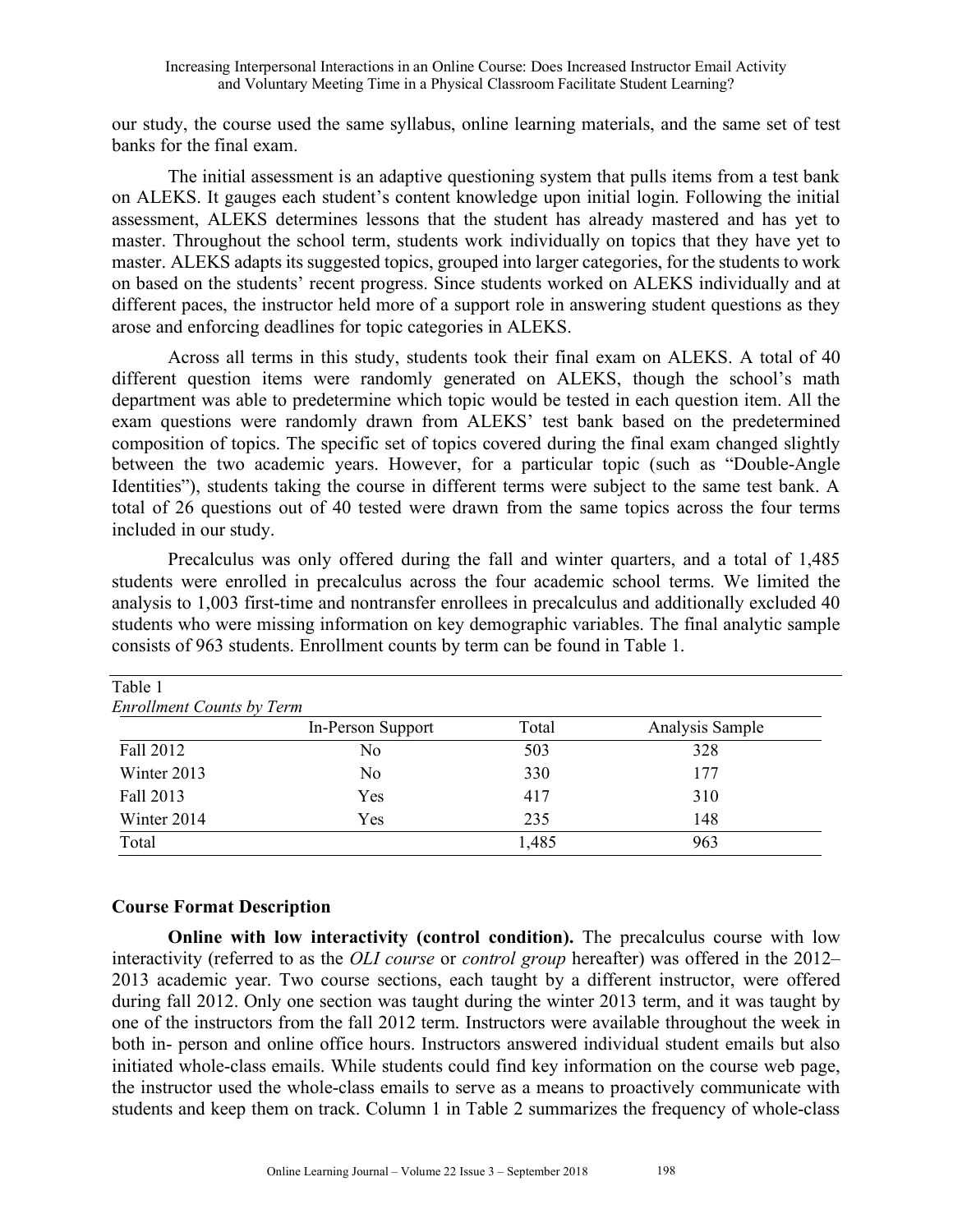instructor emails and breaks down these emails by their primary purpose. On average, the three sections had 2.77 instructor-initiated emails to the whole class per week. The majority of these emails were either about office hours (38.55%) or course logistics (36.14%), including one or two welcome emails per section. Only 2.41% of the emails were about the course content. The remaining emails were either about the exams (14.46% for the midterm and 6.02% for the final) or reminders (2.41%).

| Table 2                                       |                          |                    |
|-----------------------------------------------|--------------------------|--------------------|
| <b>Instructor-Initiated Emails by Content</b> |                          |                    |
|                                               | OLI, $2012-13$ (%)       | OHI, $2013-14$ (%) |
| Logistics and Welcome                         | 36.14                    | 34.25              |
| Office Hours                                  | 38.55                    | 12.71              |
| Reminders                                     | 2.41                     | 19.89              |
| Content                                       | 2.41                     | 7.73               |
| Midterm Related                               | 6.02                     | 5.52               |
| Final Exam Related                            | 14.46                    | 7.73               |
| Discussion Section                            | $\overline{\phantom{a}}$ | 17.13              |
| Average # Emails Per Week                     | 2.77                     | 6.25               |

It is worth noting that the grading scheme varied slightly between fall and winter terms. In fall 2012, the midterm and final exam were worth 30% and 40% of students' grades, respectively. The remaining 30% was based on one office hour attendance (2%) and four ALEKS milestones, each worth 7% of the final grade. In winter 2013, the department modified the grading scheme of the precalculus course. The midterm and final exam were worth 25% and 40%, respectively. The course additionally had six milestones (4% each), four quizzes (2% each), and an orientation quiz (3%). With the exception of shorter intervals between milestones and the incorporation of online quizzes, the winter 2013 precalculus offering was similar to fall 2012 in students' amount of contact with the instructor.

**Online with high interactivity (treatment condition).** The sections offered during the 2013–2014 academic year were nearly identical to the winter 2013 precalculus offerings, with each of the 10-week courses outlined the same as the winter OLI course. Quizzes and milestones were also due on the same week numbers. The grading scheme was also the same as that of the winter 2013 section. However, there were two primary differences between the online with high interactivity course (referred to as *OHI course* or *treatment group* hereafter) and the OLI course.

First, an hour classroom time was reserved weekly for students to voluntarily meet in a physical lecture hall with the instructor (referred to as *discussion section* hereafter). The lecture hall had room for over 300 students, which was well over the enrollment count. Students were encouraged to submit questions prior to the discussion section through emails with regard to the course materials covered during that week. The instructor used the physical classroom meeting time to answer student questions that were either collected through emails or raised during the discussion section. The discussion section was completely voluntary, and students were not required to attend the session. According to the course instructors, the majority of the students attended the first session, but the attendance rate declined to around 25% afterward. The weekly 25% attendance rate is, nevertheless, substantially higher than the typical usage of instructors' office hours in either the OLI or OHI conditions.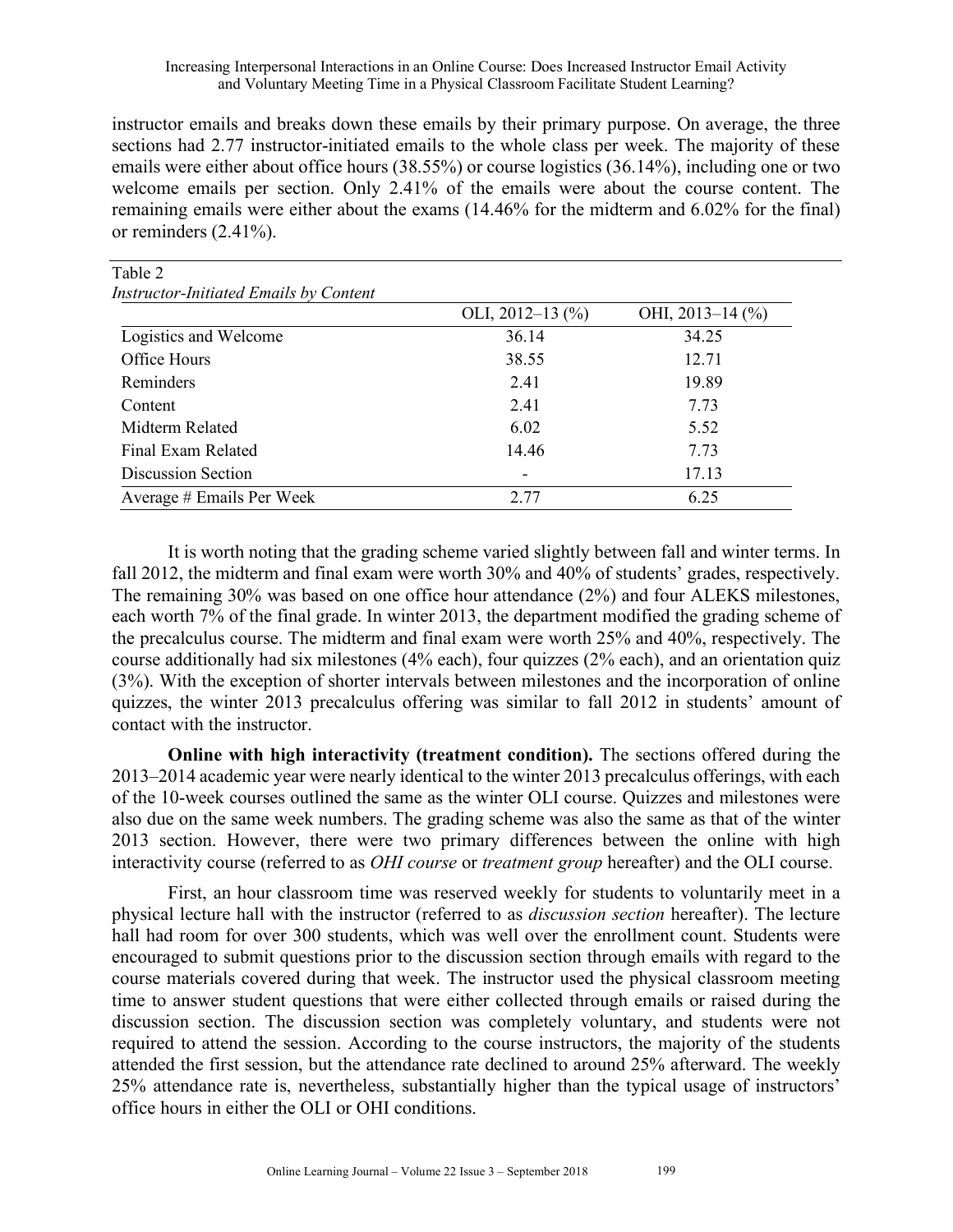Second, the two instructors who taught during the fall 2013 term were different from the instructors who taught during the 2012–2013 academic year. One of the instructors who taught during the fall 2013 term also taught during the winter 2014 term. However, since the course structure was predetermined by the department with an online work schedule and materials that were identical to those of the winter 2012–2013 term, each instructor's predominant influence on the course took place through email communication and the physical classroom meetings. Wholeclass emails for the OHI sections were sent much more frequently, averaging 6.25 times a week, which is more than twice as frequent as the instructor-initiated emails in the OLI condition.

Column 2 in Table 2 further breaks down the emails sent to the whole class by their content. It is worth noting that due to the higher frequency of emails overall, the OHI condition outnumbered the OLI condition almost in every type of email except for office hours. Hence, below we focus on the proportion of different types of emails to shed light on whether the instructors also differed in their focus in sending these emails between the two years.

Similar to the OLI courses, a large proportion of the instructor-initiated emails in the OHI condition were also about course logistics (34.25%). Probably due to the additional discussion sections, there were proportionately fewer emails about office hours than the OLI condition (12.71%), but a substantial proportion of emails about the discussion section (17.13%). The most striking differences between the OLI and OHI conditions lie in reminders and content-related emails. Compared to the OLI condition, the OHI conditions proportionately sent 8 times more reminder emails (2.41% vs. 19.89%). These emails were sent on a weekly regular basis, mainly to keep students on track. There was also a substantially larger proportion of course-content-related emails sent in the OHI condition (7.73% vs. 2.41%), a handful of which included example problems.

## **Methods**

## **Outcome Measures**

We examined the impact of OHI relative to OLI on student performance through two outcome measures: a final exam subscore calculated from overlapping topics tested in all four terms and final course grade.

The full final exam consisted of 40 question items. The actual questions posed varied from student to student, but all were randomly generated on ALEKS from a set of question banks. Each question bank corresponded to a course topic. However, as mentioned above, the specific set of topics covered during the final exam changed slightly across terms. One potential problem associated with such term-by-term variations was that the final exam score might not have been directly comparable across terms due to different sets of topics covered during the exam. For example, if the topics selected by the department in 2013 tended to be slightly easier than those in 2012, the average difference in the final exam score may have actually reflected the difficulty of the exam rather than learning outcomes.

To enable fair comparisons across terms, we examined the final exam subscore as a percentage score (points earned divided by total points possible). The final exam subscore was calculated from using only question topics covered across all four quarters. As a robustness check, we used the raw final exam score and found fairly similar results. Since the same question bank was used for particular topics, such as "Double-Angle Identities," students' scores for that topic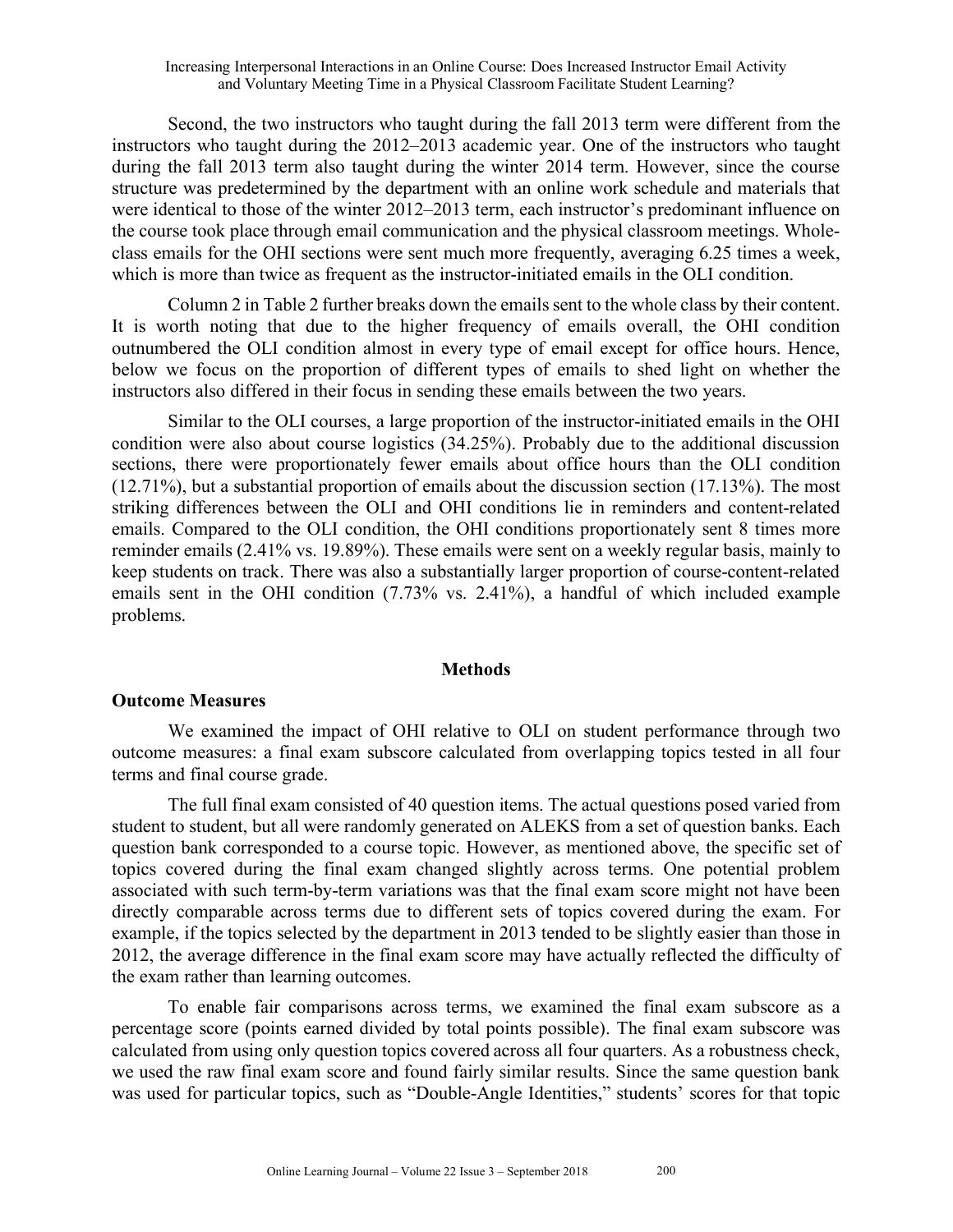were directly comparable across terms. A total of 26 questions out of 40 tested were drawn from the same topics across the four terms. As such, only 26 items were included in the calculation of the final exam subscore.

We additionally examined course grades, as they were an important reflection of each student's overall success in a course. We looked particularly at the grades from winter 2012 and after, since the grading schemes and weight distribution were the same across these three terms. We converted course letter grades to a 4-point numeric scale. The grades B- and B+, for example, equated to 2.7 and 3.3 grade points, respectively. The grade F equated to 0 grade points. We used 4.3 to represent A+ in order to distinguish the higher valued A grade, even though the school calculates both  $A+$  and A as 4 grade points. A small number of students ( $n = 58$ ) took precalculus on a pass/no pass grading scale. These students were included in our primary analysis, where a "pass" grade equated to 2 grade points (the equivalent of a C) and a "no pass" grade equated to 0 grade points. In a separate robustness check, we also excluded these students from the sample, and the results remained the same.

## **Propensity Score Matching (PSM)**

One advantage of this dataset is that only one condition (OLI or OHI) was offered at a time. Students could only self-select into a different course format if they delayed taking precalculus for a different year. However, this decision was unlikely to happen because the course was a prerequisite to many STEM courses. Since many of the courses were sequence courses and also had calculus as further prerequisites, postponing the precalculus course could greatly delay graduation. Furthermore, students were not guaranteed a different instructional format if they delayed taking precalculus because they did not know what format future courses would be taught in. The remaining concern, therefore, would be possible variations between cohorts in student characteristics.

Specifically, although only one treatment condition was offered during a particular term, which minimized potential self-selection, we were still concerned that the composition of student demographics and abilities might have been different between the OLI and the OHI groups. Although the raw comparison between the two groups presented in Table 3 (mean differences based on the "unmatched" sample) indicated that the students taking the course in the 2013–2014 school year (the OHI group) had similar initial ALEKS assessment scores compared to students taking the course in the 2012–2013 school year (the OLI group), some other significant differences emerged across the two groups. For example, the OHI group had significantly lower SAT scores and also had a higher proportion of students who declared in majors that required math courses. This was partly due to the fact that during the past few years, the university where this study was conducted had been steadily increasing enrollment of state residents and lowering admission criteria, especially in STEM-related fields. As a result, this led to disproportionate increases in the fraction of at-risk students being accepted to campuses and STEM-related fields.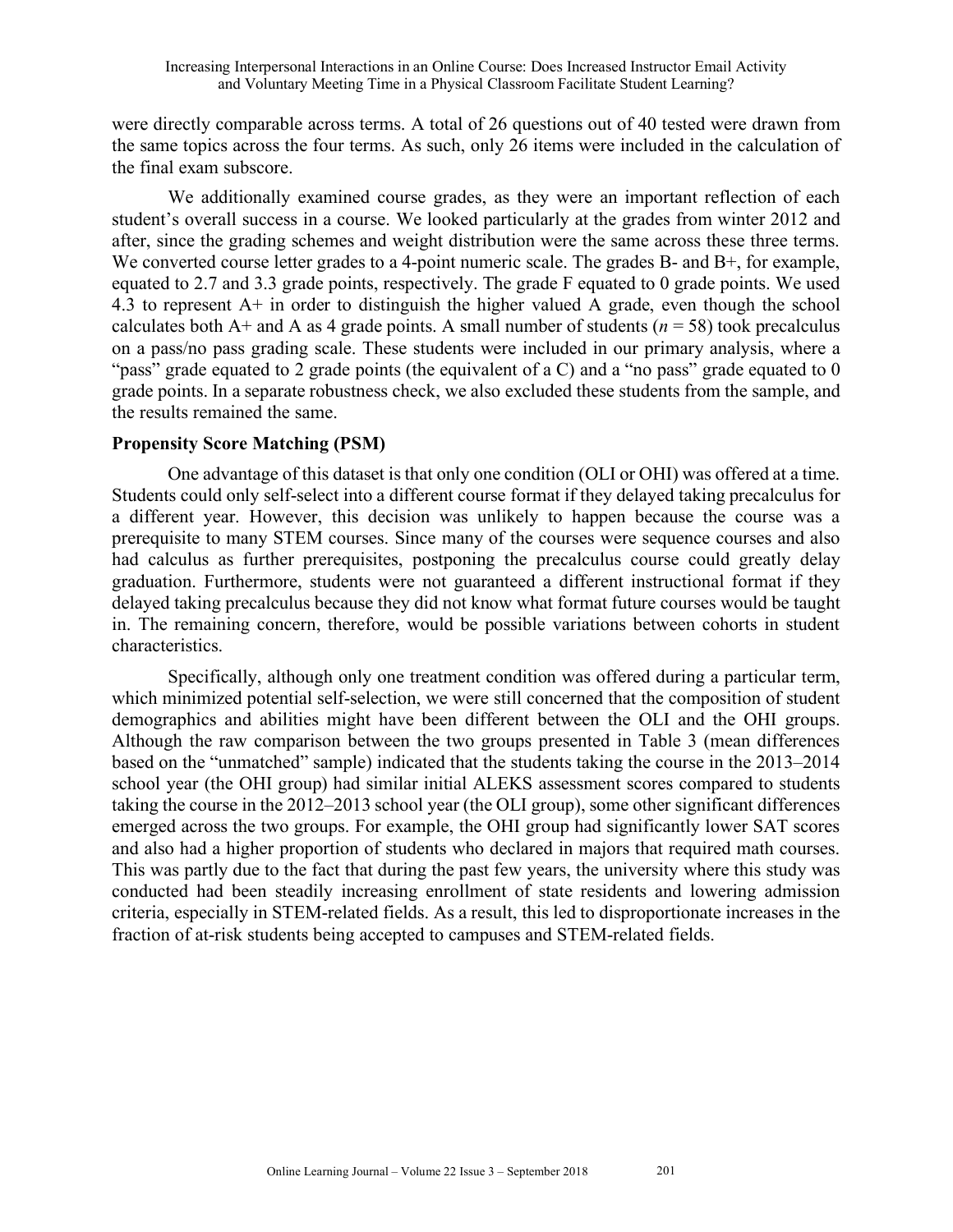| Mean                      |           |         |         |         | <b>Standard Deviation</b> |         |       |  |
|---------------------------|-----------|---------|---------|---------|---------------------------|---------|-------|--|
|                           |           | OLI     | OHI     |         | <b>OLI</b>                | OHI     |       |  |
| Variable                  |           | 2012-13 | 2013-14 | Diff.   | 2012-13                   | 2013-14 | Ratio |  |
| <b>Initial Assessment</b> | Unmatched | 23.45   | 24.19   | $-0.05$ | 14.82                     | 15.84   | 0.94  |  |
| Matched                   |           | 21.53   | 21.16   | 0.03    | 9.73                      | 9.09    | 1.07  |  |
| <b>SAT Math Score</b>     | Unmatched | $-0.69$ | $-0.80$ | 0.20    | 0.54                      | 0.72    | 0.76  |  |
| Matched                   |           | $-0.72$ | $-0.76$ | 0.07    | 0.48                      | 0.49    | 0.99  |  |
| <b>SAT Verbal Score</b>   | Unmatched | $-0.86$ | $-1.05$ | 0.27    | 0.72                      | 0.85    | 0.84  |  |
| Matched                   |           | $-0.93$ | $-0.99$ | 0.08    | 0.60                      | 0.62    | 0.96  |  |
| Female                    | Unmatched | 0.62    | 0.61    | 0.03    | 0.49                      | 0.49    | 0.99  |  |
| Matched                   |           | 0.65    | 0.65    | 0.00    | 0.48                      | 0.48    | 1.00  |  |
| Ethnicity                 |           |         |         |         |                           |         |       |  |
| Asian                     | Unmatched | 0.26    | 0.31    | $-0.11$ | 0.44                      | 0.46    | 0.95  |  |
| Matched                   |           | 0.27    | 0.27    | 0.00    | 0.45                      | 0.45    | 1.00  |  |
| <b>Black</b>              | Unmatched | 0.05    | 0.05    | 0.01    | 0.22                      | 0.21    | 1.03  |  |
| Matched                   |           | 0.02    | 0.02    | 0.00    | 0.15                      | 0.15    | 1.00  |  |
| Hispanic                  | Unmatched | 0.48    | 0.45    | 0.06    | 0.50                      | 0.50    | 1.00  |  |
| Matched                   |           | 0.59    | 0.59    | 0.00    | 0.49                      | 0.49    | 1.00  |  |
| White                     | Unmatched | 0.11    | 0.11    | $-0.01$ | 0.31                      | 0.32    | 0.99  |  |
| Matched                   |           | 0.08    | 0.08    | 0.00    | 0.27                      | 0.27    | 1.00  |  |
| Other                     | Unmatched | 0.10    | 0.08    | 0.07    | 0.30                      | 0.27    | 1.11  |  |
| Matched                   |           | 0.04    | 0.04    | 0.00    | 0.20                      | 0.20    | 1.00  |  |
| Major Requires Math       | Unmatched | 0.42    | 0.58    | $-0.31$ | 0.49                      | 0.49    | 1.00  |  |
| Matched                   |           | 0.44    | 0.44    | 0.00    | 0.50                      | 0.50    | 1.00  |  |
| Freshman                  | Unmatched | 0.81    | 0.78    | 0.09    | 0.39                      | 0.42    | 0.94  |  |
| Matched                   |           | 0.87    | 0.87    | 0.00    | 0.33                      | 0.33    | 1.00  |  |

Table 3

*Pooled PSM Balance Check for Fall and Winter Students*

*Note*. "Matched" shows the matched estimates using Mahalanobis distances and kernel matching with a bandwidth of 1.5. Students in the treatment group received in-person support while students in the control group did not. SAT Math and Verbal scores are centered at a score of 600 (the cutoff score for students who would like to skip to the next math course) and have been divided by 100.

To address baseline differences between students taking the course in different terms, we used a propensity score matching (PSM) strategy to generate two comparable groups by selecting similar students in each condition. Specifically, we chose students from the OLI group who resembled students from the OHI group based on all observable demographic and ability characteristics and then discarded dissimilar OLI students who failed to be matched to an OHI student.

PSM is a two-step process that involves first mapping a series of covariates onto a unidimensional value (a propensity score) that represents the probability of being in the OHI group or not. For this first step, we used logistic regression to calculate each individual's propensity score. Based on the consideration that there may have been differences in student characteristics based on the term that they take precalculus (e.g., weaker students may hold off on taking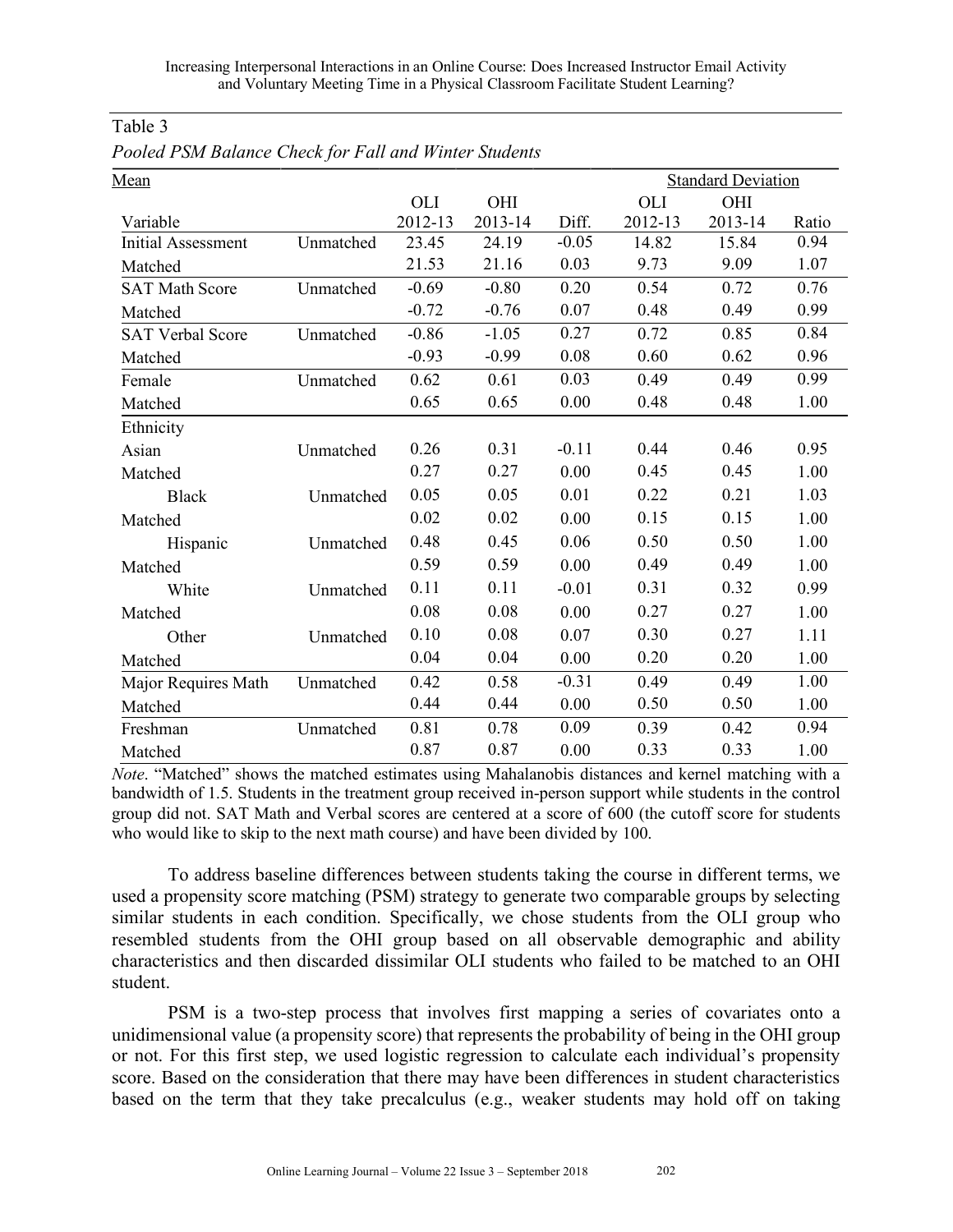precalculus until winter), we estimated the logistic regressions on the fall cohorts and winter cohorts separately and matched fall students to fall students and winter students to winter students only. The results from the logistic regression estimation of students' probability of being in the OHI condition are presented in Table 4. In the second step, propensity scores for each person in the two groups were matched so that the treatment and control groups were similar. We used Mahalanobis distances and kernel matching with a bandwidth of 1.5 and with replacement.

| Table 4                                                 |            |                     |
|---------------------------------------------------------|------------|---------------------|
| Logistic Regression for OHI Enrollment Propensity Score |            |                     |
|                                                         | Fall Terms | <b>Winter Terms</b> |
| <b>Initial Assessment</b>                               | $-0.01$    | $-0.00$             |
|                                                         | (0.03)     | (0.04)              |
| Sqrt(Initial Assessment)                                | 0.03       | $-0.03$             |
|                                                         | (0.28)     | (0.44)              |
| <b>SAT Math Score</b>                                   | 0.17       | $0.55*$             |
|                                                         | (0.16)     | (0.25)              |
| <b>SAT Verbal Score</b>                                 | $0.22+$    | $0.55**$            |
|                                                         | (0.12)     | (0.18)              |
| Female                                                  | 0.12       | 0.16                |
|                                                         | (0.17)     | (0.26)              |
| Ethnicity                                               |            |                     |
| Asian                                                   | $-0.20$    | 0.32                |
|                                                         | (0.29)     | (0.45)              |
| <b>Black</b>                                            | 0.20       | 0.80                |
|                                                         | (0.45)     | (0.65)              |
| Hispanic                                                | 0.31       | 0.51                |
|                                                         | (0.27)     | (0.45)              |
| Other                                                   | $0.69+$    | $-0.03$             |
|                                                         | (0.39)     | (0.62)              |
| Major Requires Math                                     | $-0.85***$ | $-0.29$             |
|                                                         | (0.17)     | (0.24)              |
| Freshman                                                | $0.58**$   | $-0.10$             |
|                                                         | (0.21)     | (0.30)              |
| Constant                                                | 0.14       | 0.66                |
|                                                         | (0.77)     | (1.21)              |
| $\boldsymbol{N}$                                        | 638        | 325                 |

*Note*. Standard errors in parentheses. "White" is the base case for ethnicity. SAT Math and Verbal scores are centered at a score of 600 and have been divided by 100.  $+p < 0.10 \cdot p < 0.05 \cdot p < 0.01 \cdot p < 0.01$ .

Covariates for matching included initial assessment score, SAT Math and Verbal scores, gender, ethnicity, whether the student declared a major that requires math, and whether the student was in his or her first year at the university. Some researchers (e.g., Austin, 2011) suggested adding nonlinear terms of covariates to achieve balance in the standard deviation given that the purpose of PSM was to achieve balance in the entire distribution of baseline covariates. We included the square root of initial assessment score since students with low scores had a lot of room for improvement, while students with high scores only needed to go over a few concepts.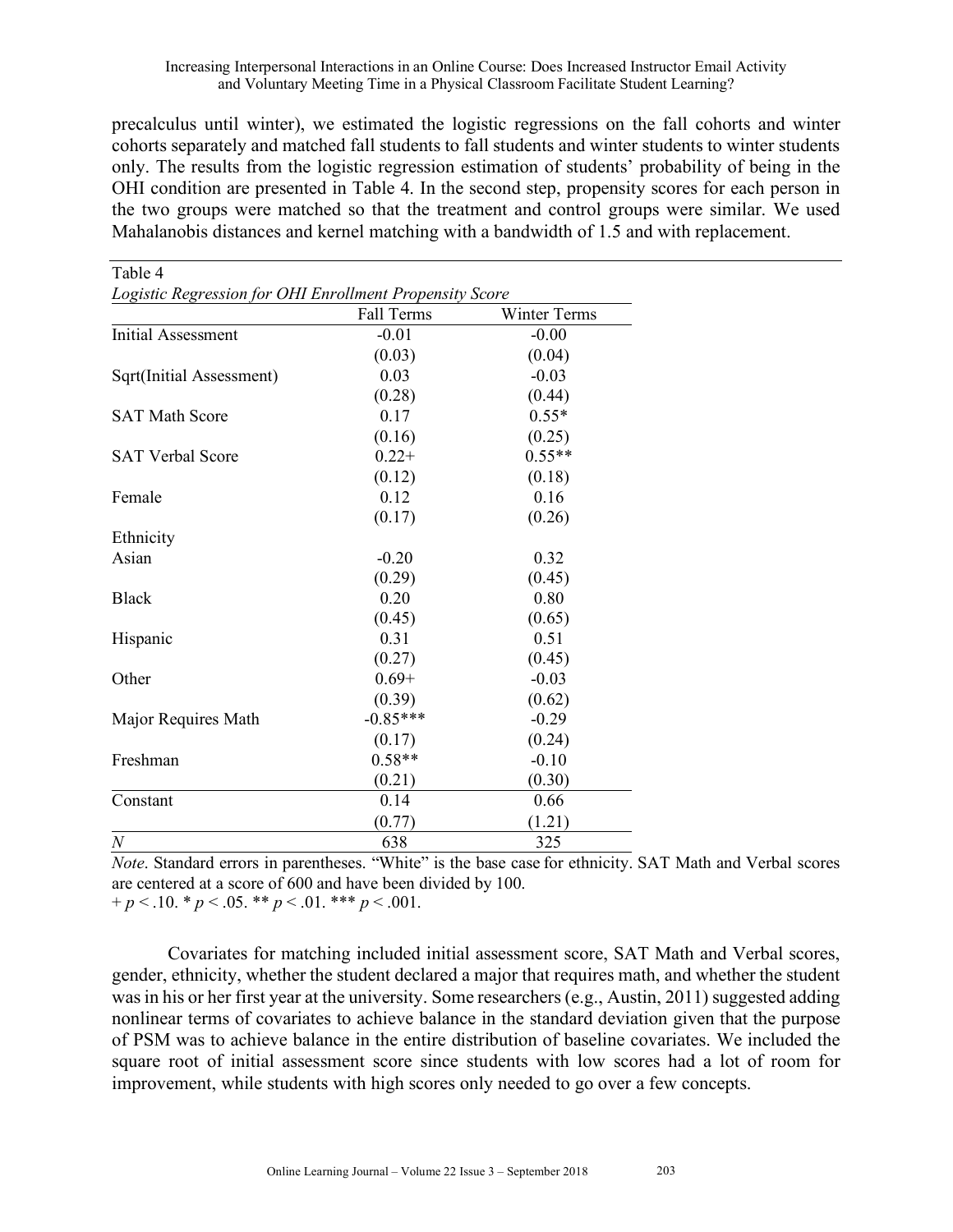The comparison between the OLI and OHI conditions based on the matched sample in Table 3 indicated that the two groups were fairly balanced in terms of both means and standard deviation of all the key variables: specifically, we used the standardized difference—calculated as the absolute difference in each variable's mean across the OLI and OHI groups and divided by the pooled standard deviation of the variable—to assess the difference in means between the treatment and control group. For the standard deviations, we found the standard deviation ratio for each variable, computed as the ratio of the OLI group standard deviation to the OHI group standard deviation. As shown in Table 3, the OHI and OLI groups were fairly balanced, with a standardized difference of at most 0.1 and a standard deviation ratio between 0.8 and 1.25. We also checked the balance for the subsample of students who took precalculus during the fall terms and winter terms, respectively. The results for the balance checks are presented in Appendix Tables 1 and 2, and are fairly similar to those presented in Table 3.

The balance achieved through PSM procedures was also reflected in the overall distribution of scores in each term. Figure 1 shows the kernel density plots of the pre- versus postmatch distributions of the propensity scores for the OHI and OLI groups in fall term and winter term, respectively. Both terms had an overlapping region of common support between the OLI and OHI conditions, and the distributions between OLI and OHI students became almost identical after matching. These results, therefore, justified the comparisons between the OLI and OHI conditions based on the matched sample.



*Figure 1*. Propensity score pre- and postmatch distribution.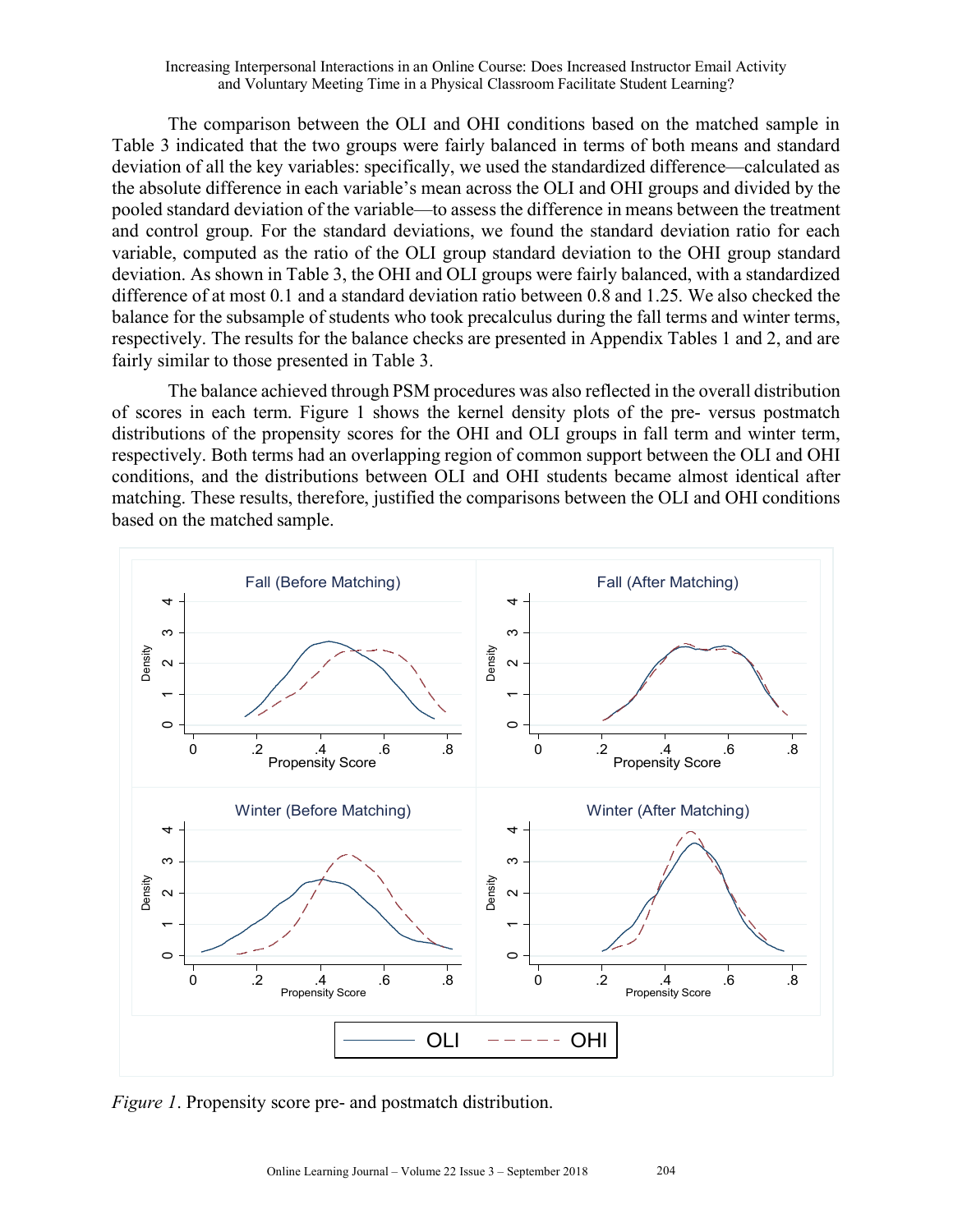Finally, although we were able to achieve balance in terms of observable student characteristics, we were still concerned that our models might face the threat of missing variable bias. We therefore used Rosenbaum's sensitivity analysis (Rosenbaum, 2005) to examine the magnitude of the missing variable needed to negate our results.

#### **Results**

Figure 2 shows the grade distribution in each instructional condition. Overall, the OHI students had a higher final exam subscore (70.35%) than the OLI students (64.96%). Table 5 presents the estimated treatment effects of providing high-level interactivity (OHI) in the precalculus course on student final exam scores based on test items drawn from the same test bank. Column 1 presents estimated effect of OHI based on the matched sample across all the four terms; Column 2 and Column 3 focus on the fall and winter terms, respectively, to address the possibility that the impact might be different on the fall and winter cohorts. Finally, Column 4 presents estimates based on the pooled sample again but includes additional interaction terms between OHI and a dummy variable indicating whether the term is winter quarter (versus fall quarter).



 *Figure 2*. Grade distribution for OLI and OHI conditions.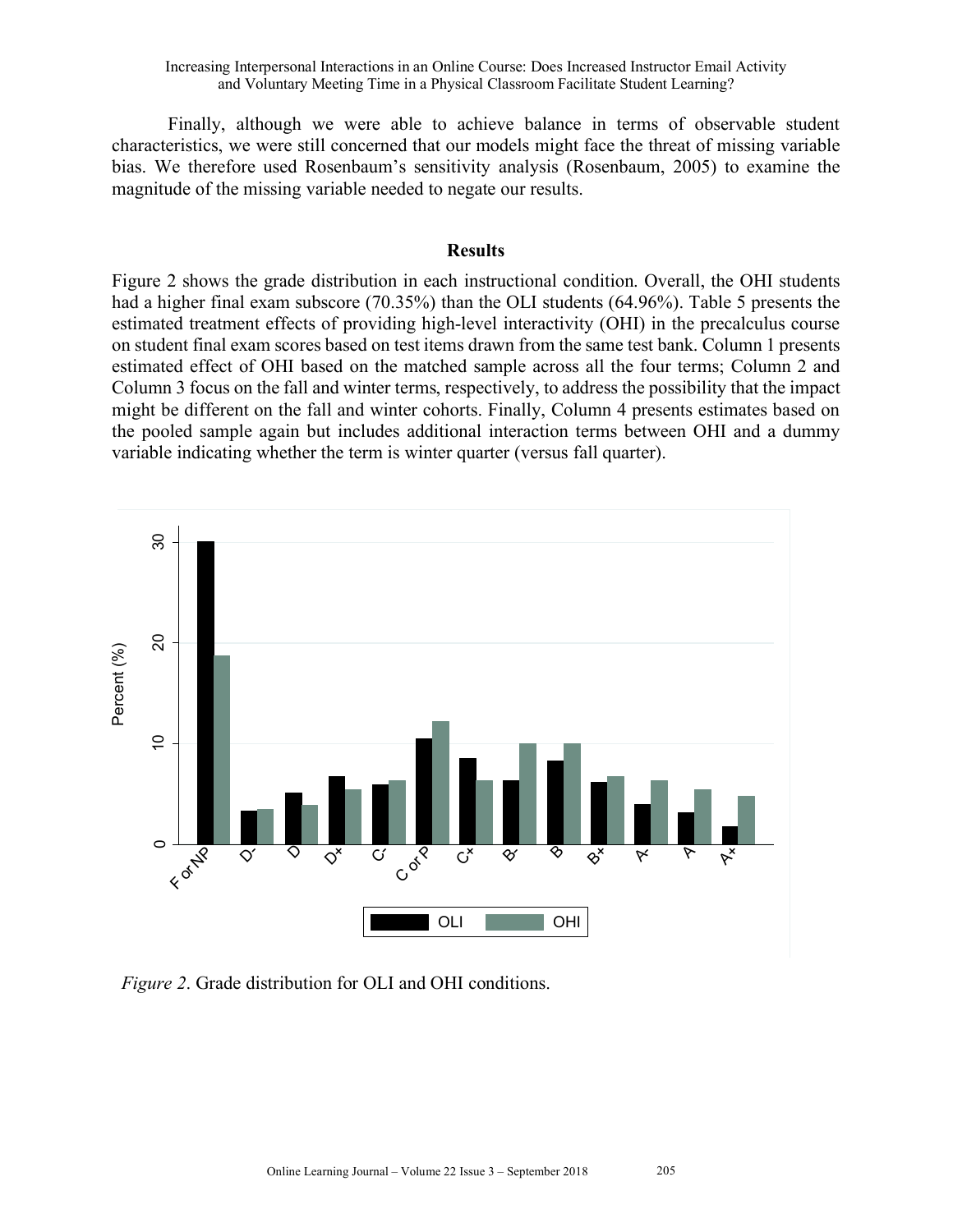| $\bm{\nu}$          |             |                |                |                    |
|---------------------|-------------|----------------|----------------|--------------------|
|                     | M1          | M <sub>2</sub> | M <sub>3</sub> | M4                 |
|                     | Full Sample | Fall Only      | Winter Only    | <b>Full Sample</b> |
| <b>OHI</b>          | $4.11**$    | $4.17*$        | $4.17+$        | $4.11*$            |
|                     | (1.45)      | (1.78)         | (2.49)         | (1.77)             |
| Winter              | $2.54+$     |                |                | 2.55               |
|                     | (1.50)      |                |                | (2.09)             |
| $OHI \times Winter$ |             |                |                | $-0.03$            |
| R-squared           | 0.17        | 0.17           | 0.20           | 0.17               |
| $\overline{N}$      | 553         | 388            | 165            | 553                |
|                     |             |                |                |                    |

# Table 5

|  | OHI Treatment Effect on Total Final Exam Subscore |  |
|--|---------------------------------------------------|--|
|--|---------------------------------------------------|--|

*Note*. Standard errors in parentheses. Models include weights from propensity score matching. M1 and M4 include both fall and winter samples.  $+p < 0.10 \cdot p < 0.05 \cdot p < 0.01 \cdot p < 0.01$ .

Overall, all models consistently show that the high number of interpersonal interactions increased students' final exam scores, as measured by total points correctly answered divided by total points possible. Focusing on the estimates based on the pooled sample presented in Column 1, taking the course through the OHI condition was significantly associated with a higher score by more than four percentage points, which is equivalent to an effect size of 0.22 standard deviations. The effect of OHI was also significant, with similar effect size when estimated based on the fall (Column 2) and winter samples (Column 3) separately.

Table 6 further presents the estimated effects of OHI on final course grades using the same model specifications presented in Table 5. Results based on the pooled sample shown in M1 indicate that students in the OHI condition received a final grade that was 0.44 grade points higher than their counterparts in the OLI condition, which is approximately equal to an increase from Cto C. Students needed to receive a C or above in order to pass the precalculus course. In the OLI condition, approximately 6% of the students received a C-. The benefit of the improved interpersonal condition, given its effect size, may, hence, particularly benefit students on the margin of passing the course. We also examine the extent to which OHI improves the course completion rate, where students need to receive a C or above in order to pass the precalculus course. Raw comparisons between the two conditions indicate that the OHI group had a much higher course passing rate (62% vs. 49%). Subsequent model-adjusted estimation using course passing rate as the outcome based on the full sample (M5 in Table 6) yielded an effect of 0.19, indicating that the OHI condition improved the average probability of passing the precalculus course by 19 percentage points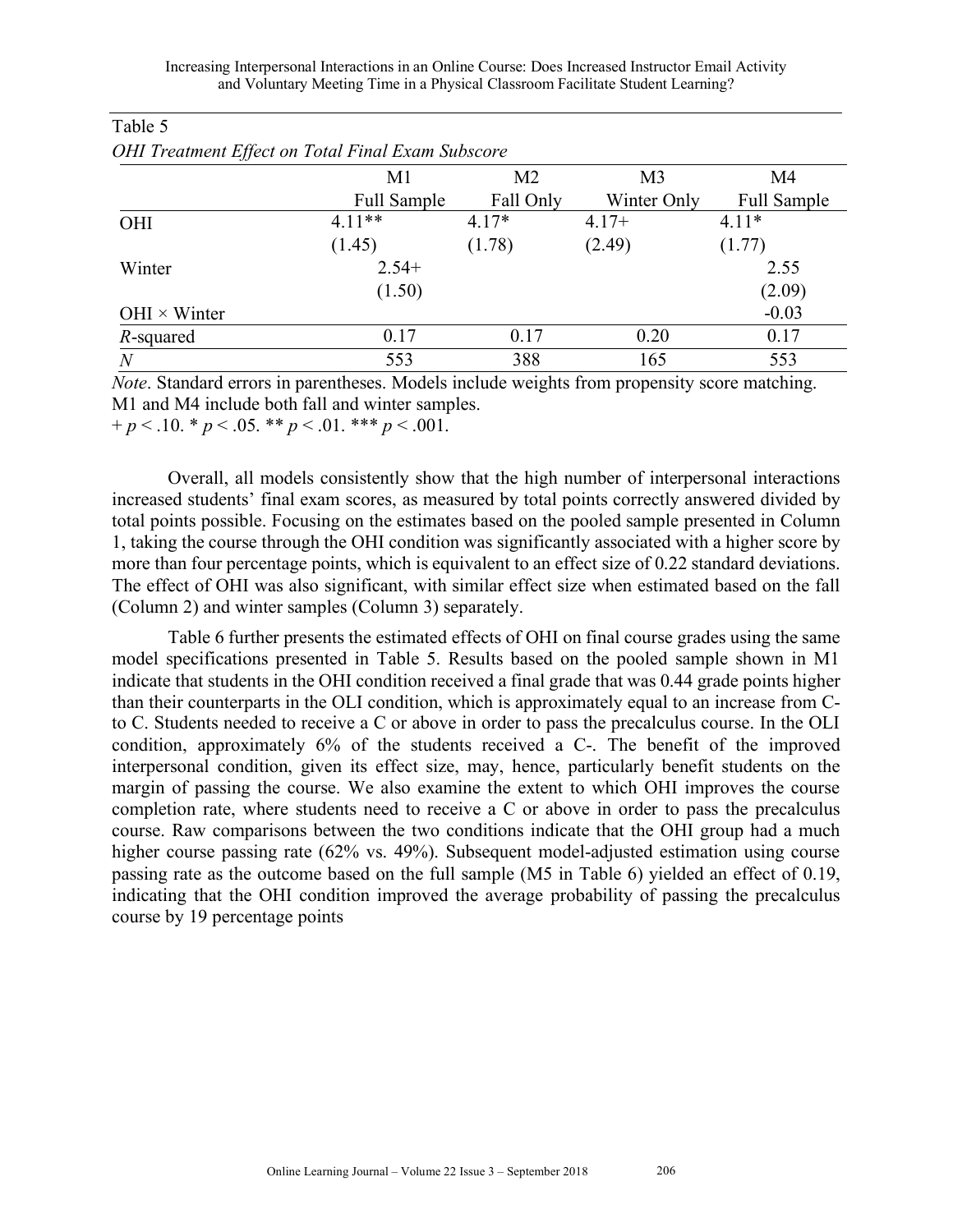## Table 6

| vv                  |           |                    |                |                              |                |
|---------------------|-----------|--------------------|----------------|------------------------------|----------------|
|                     | M1        | M <sub>2</sub>     | M <sub>3</sub> | M <sub>4</sub>               | M <sub>5</sub> |
| <b>Full Grades</b>  |           | <b>Fall Grades</b> | Winter         | <b>Full Grades Full Pass</b> |                |
|                     |           |                    | Grades         |                              | Rate           |
| OHI                 | $0.44***$ | $0.49***$          | 0.31           | $0.49***$                    | $0.19***$      |
|                     | (0.11)    | (0.13)             | (0.22)         | (0.13)                       | (0.05)         |
| Winter              | $0.22+$   |                    |                | $0.31+$                      | $0.21**$       |
|                     | (0.13)    |                    |                | (0.19)                       | (0.07)         |
| $OHI \times Winter$ |           |                    |                | $-0.18$                      | $-0.14$        |
|                     |           |                    |                | (0.25)                       | (0.10)         |
| R-squared           | 0.24      | 0.24               | 0.24           | 0.24                         | 0.21           |
| $\overline{N}$      | 553       | 388                | 165            | 553                          | 553            |

*OHI Treatment Effect on Grade Points and Passing*

*Note*. Standard errors in parentheses. Grade points are calculated on a 4.0 scale. Models include weights from propensity score matching. M1, M4, and M5 include both fall and winter samples. Grade points is the outcome measure in M1 to M4. Pass (C grades or higher coded as 1) or no pass (below C coded as 0) is the outcome measure in M5.

 $+p < 0.10 \cdot p < 0.05 \cdot p < 0.01 \cdot p < 0.01$ .

Although the results shown so far indicate that students are fairly balanced based on the matched sample, it is still possible that there might be unobserved differences between the OLI and OHI groups that are also correlated with student course performance. It is worth noting that the descriptive differences between the OLI and OHI students on observable characteristics indicate that the OHI groups are likely to be lower performing students due to the college-wide policy of lowering admission criteria during the period of this study; this indicates that our current estimate is likely to actually underestimate the positive effect of the OHI condition on student learning outcomes.

That said, we also formally addressed the omitted variable problem by using Rosenbaum's sensitivity analysis (2005) to estimate how large the hidden bias would need to be to overthrow our results. The results indicated that the confidence interval would include 0 in the presence of an upward hidden bias of 5 for both outcome measures; that is, to question our conclusion regarding the positive association between OHI and student course performance, an unobserved covariate would have to be positively associated with student course performance while increasing the odds of receiving OHI by a factor of five. This effect size is dramatically larger than the association between any of the observed student characteristics and the odds of receiving OHI presented in Table 4, indicating that the current conclusion is extremely robust against potential unobserved covariates.

## **Discussion**

Online expansion has already become an unstoppable trend in higher education, with an estimated 5–7 million students now enrolling in at least one online course each year. Yet, existing studies have typically found that students do not perform as well in an online course as in a traditional in-person learning environment, particularly among less privileged student populations.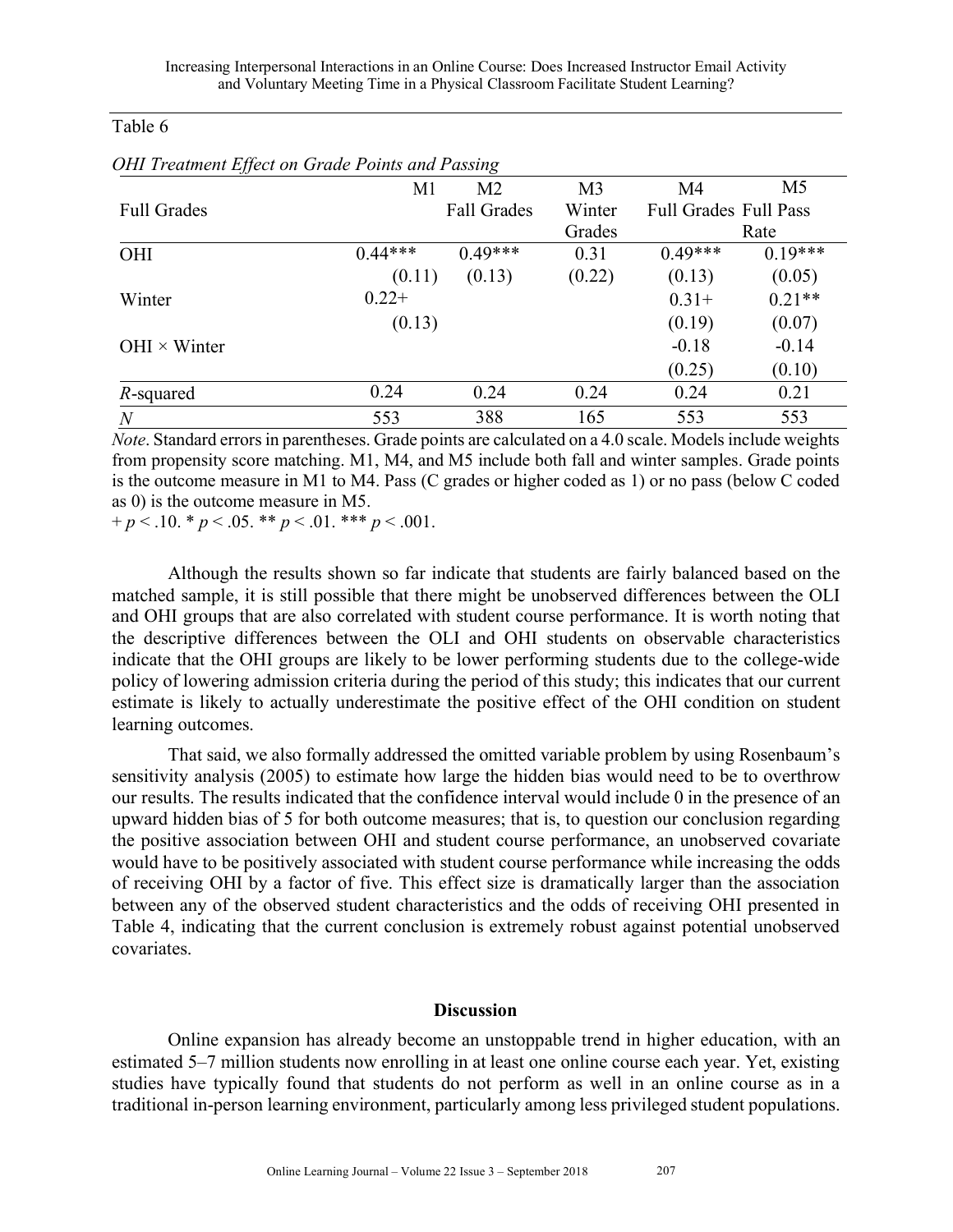Despite the consensus and urgent need to improve online course effectiveness and student learning outcomes, colleges are faced with a wide and often vague array of recommended online instructional practices with rather limited evidence regarding the benefits of each specific strategy.

In the current study, we describe a specific policy change in a large entry-level college online precalculus course using an adaptive learning system where two practices were implemented in later years to increase interpersonal interactivity: (1) whole-class instructor emails that were sent on a regular basis to keep students on track and (2) a voluntary weekly meeting time in a physical classroom for students to raise content-related questions. Based on a sample of similar students, we found that these practices that intend to increase the interactivity of the course brought about substantial benefits to students. Specifically, students in the higher interactivity condition scored four percentage points higher on their course final exam than students who did not receive the same kind of treatment. The higher level of interpersonal interaction also helped boost student final grades up by almost half a grade.

The effect size of half a letter grade is substantial, considering that almost 13% of students enrolled in the traditional OLI condition received either a C- or D+ and were therefore on the margin of passing the course (where the threshold is C or above). Indeed, our analyses on course passing rate indicated that the increased interpersonal interactivity offered in the OHI condition significantly improved course passing rate by 19 percentage points. Since the requirement of retaking precalculus would delay students' enrollment in calculus, the positive impact of OHI on course passing rate is somewhat more consistent with the notion of a threshold or "tipping point" in how a greater level of interpersonal interactivity in a fully online learning environment affects academic progress.

## **Limitations**

Despite these promising findings, this study also faced several limitations, including the lack of random assignment and the one-year time span of each condition reflected in the data. Although our results indicate that students were fairly balanced based on the matched sample, and the current conclusion is extremely robust against potential unobserved covariates, we cannot rule out the possibility that other time-variant factors might have at least partially contributed to the positive student outcomes observed in later terms. Moreover, the data used in this analysis reflects only a one-year time span for each condition. While the results hold from fall to winter, we were unable to test whether the results were consistent from year to year, whether the findings extended in the same way to later years, and whether subsequent courses were impacted in a similar way. Since the two formats did not have the same instructor across both years in this study, we also cannot confirm whether or not instructor-level factors, such as personality, reputation, and teaching experience, impacted student outcomes. However, instructor influence is reasonably limited since most of the learning took place through the automated online learning system. Nevertheless, it is desirable for future studies to use a completely randomized design to provide experimental evidence regarding the impacts of these practices, both in current and subsequent course outcomes.

Finally, according to the instructor, less than half of the students in the OHI condition attended the weekly meetings in the physical classroom. Furthermore, no record was kept regarding attendance at the meetings, limiting our ability to identify students who ever attended these sessions and the average frequency of attendance. As such, the estimated effect presented in this study represents an average intent-to-treat effect, which may underestimate the actual impact of participating in these weekly meetings on learning outcomes. The data available to us does not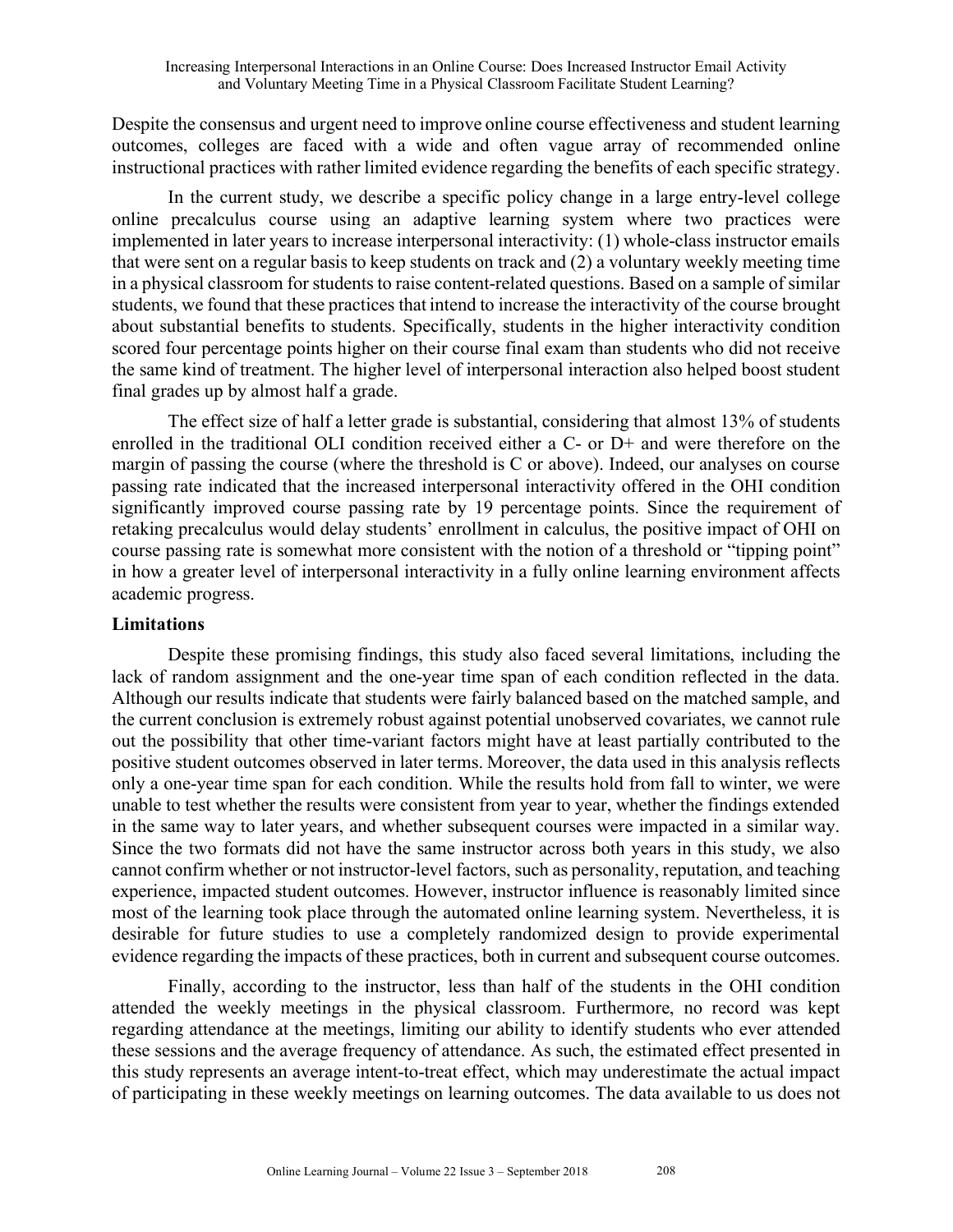record which individual students attended the weekly discussion sections, nor does the data contain the characteristics of attending students. Future studies with more detailed student participation records may wish to examine which type of students benefit the most from these voluntary inperson discussion sections. Finally, the majority of the students in our sample lived either on campus or close to campus. As such, students were all within physical distance to attend the inperson meetings. Therefore, the results from the current study may not speak to other online courses where in-person meetings are a significant challenge to students.

Although more research is needed to shed more light on the best practices for teaching an online course, the findings from our study provide important empirical evidence that the effectiveness of semester-long college courses with a high volume of enrollment can be substantially improved through well-structured activities to increase interpersonal interactions. Therefore, colleges that are either currently offering online courses or contemplating replacing inperson courses with online learning may consider implementing similar practices in their online courses. Campuses that cannot provide in-person support in the form of a weekly large lecture meeting (due to space or cost constraints) may want to experiment with other types of support that closely approximate it, such as synchronous online meetings, small group in-person meetings, or targeted-group interventions.

## **Acknowledgements**

This paper is based upon work supported by the National Science Foundation under Grant Number 1535300.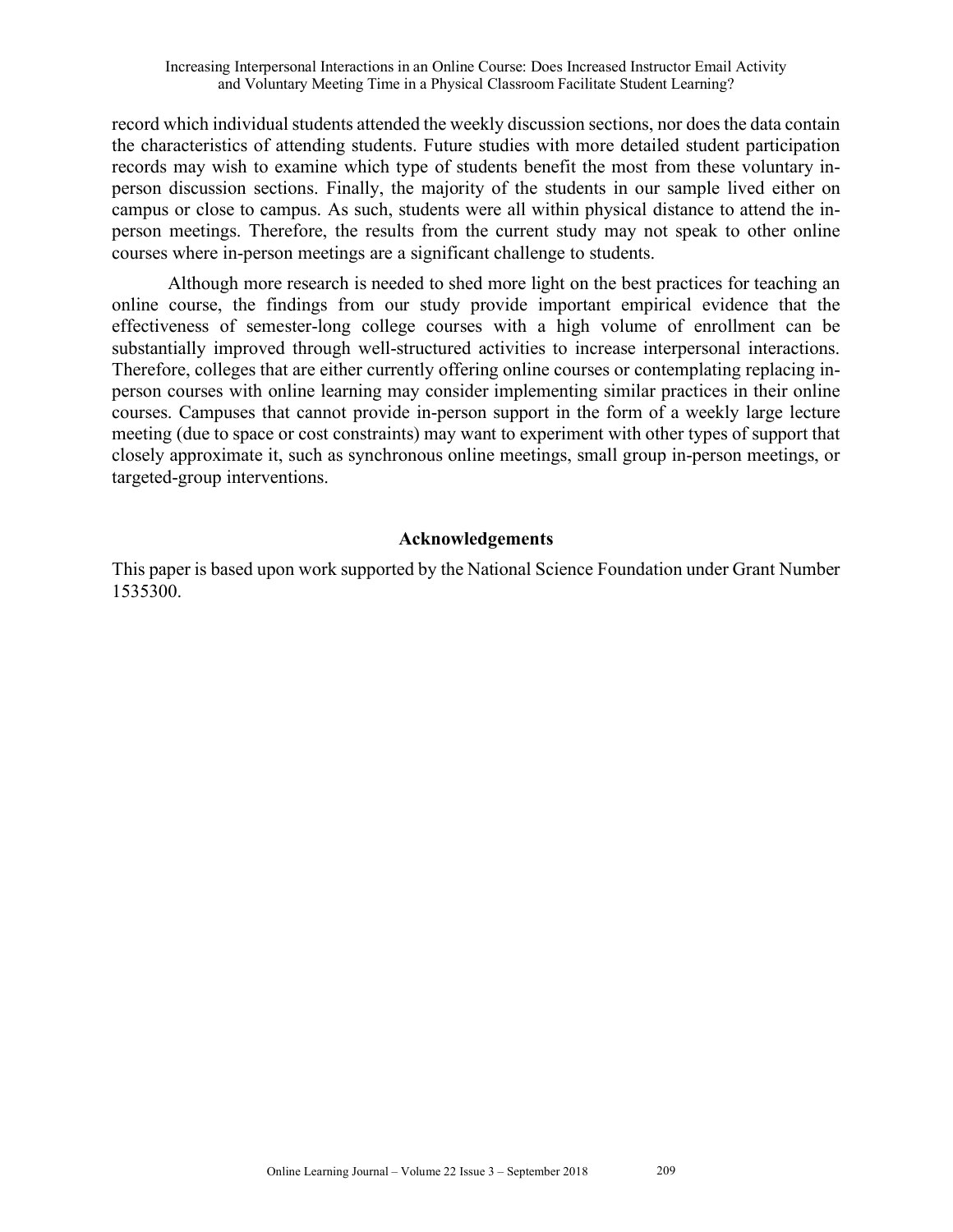## **References**

- Acitelli, L., Black, B., & Axelson, E. (2003). Learning and teaching during office hours. *Center for Research on Learning and Teaching, University of Michigan.* Retrieved January 3, 2009, from http://www.crlt.umich.edu/gsis/p4\_5
- Allen, I. E., & Seaman, J. (2014)*. Grade change: Tracking online education in the United States, 2013*. Babson Survey Research Group and Quahog Research Group, LLC*.* Retrieved from www.onlinelearningsurvey.com/reports/gradechange.pdf
- An, H., Shin, S., & Lim, K. (2009). The effects of different instructor facilitation approaches on students' interactions during asynchronous online discussions. *Computers & Education, 53*(3), 749–760.
- Anderson, T. (2003). Getting the mix right again: An updated and theoretical rationale for interaction. *The International Review of Research in Open and Distributed Learning, 4*(2).
- Asarta, C. J., & Schmidt, J. R. (2013). Access patterns of online materials in a blended course. *Decision Sciences Journal of Innovative Education, 11*(1), 107–123.
- Attewell, P., Lavin, D., Domina, T., & Levey, T. (2006). New evidence on college remediation. *Journal of Higher Education, 77*(5), 886–924
- Austin, P. C. (2011). An introduction to propensity score methods for reducing the effects of confounding in observational studies. *Multivariate Behavioral Research, 46*(3), 399–424.
- Bahr, P. R. (2010). Making sense of disparities in mathematics remediation: What is the role of student retention? *Journal of College Student Retention: Research, Theory & Practice, 12*(1), 25–49.
- Berge, Z. L. (1999). Interaction in post-secondary web-based learning. *Educational Technology, 39*(1), 5–11.
- Bernard, R. M., Abrami, P. C., Borokhovski, E., Wade, C. A., Tamim, R. M., Surkes, M. A., & Bethel, E. C. (2009). A meta-analysis of three types of interaction treatments in distance education. *Review of Educational Research, 79*(3), 1243–1289.
- Bippus, A. M., Kearney, P., Plax, T. G., & Brooks, C. F. (2003). Teacher access and mentoring abilities: Predicting the outcome value of extra class communication. *Journal of Applied Communication Research, 31*(3), 260–275.
- Bonham, B. S., & Boylan, H. R. (2011). Developmental mathematics: Challenges, promising practices, and recent initiatives. *Journal of Developmental Education, 34*(3), 2.
- Chen, X., & Simone, S. (2016). *Remedial coursetaking at US public 2-and 4-year institutions: Scope, experiences, and outcomes*. Washington, DC: National Center for Education Statistics, Institute of Education Sciences, U.S. Department of Education. Retrieved from http://files.eric.ed.gov/fulltext/ED568682.pdf
- Cho, M. H., & Cho, Y. (2016). Online instructors' use of scaffolding strategies to promote interactions: A scale development study. *The International Review of Research in Open and Distributed Learning, 17*(6).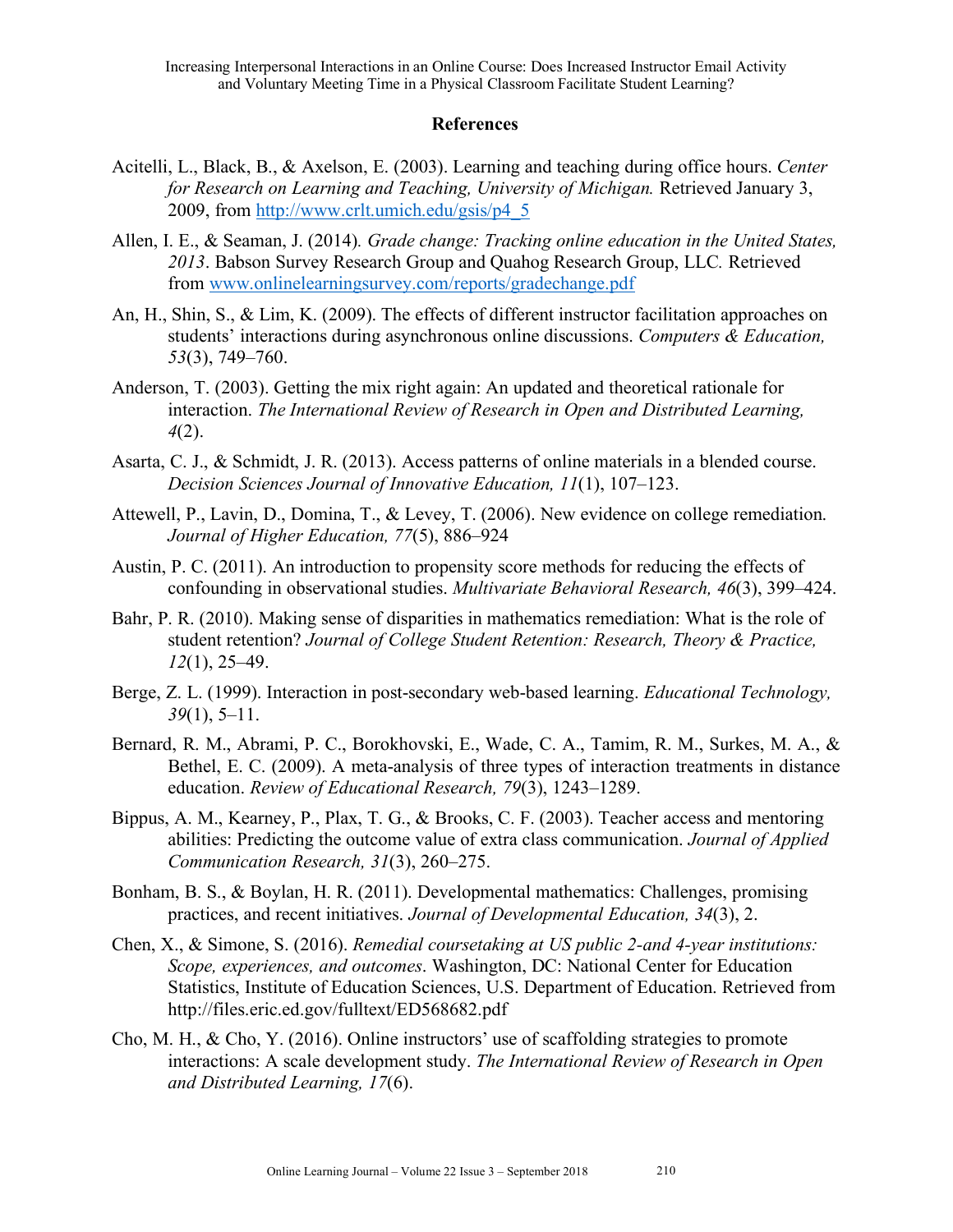- Cho, M. H., & Heron, M. L. (2015). Self-regulated learning: The role of motivation, emotion, and use of learning strategies in students' learning experiences in a self-paced online mathematics course. *Distance Education, 36*(1), 80–99.
- Cho, M. H., & Kim, B. J. (2013). Students' self-regulation for interaction with others in online learning environments. *The Internet and Higher Education*, *17*, 69–75.
- Chou, C. (2003). Interactivity and interactive functions in web-based learning systems: A technical framework for designers. *British Journal of Educational Technology, 34*(3), 265–279.
- Coates, D., Humphreys, B. R., Kane, J., & Vachris, M. A. (2004). "No significant distance" between face-to-face and online instruction: Evidence from principles of economics. *Economics of Education Review, 23*, 533–546.
- Fain, P. (2013, July 19). Free courses for a big problem. *Inside Higher Education.* Retrieved from https://www.insidehighered.com/news/2013/07/19/two-year-colleges-go-opensource-seek-fix-remediation
- Figlio, D. N., Rush, M., & Yin, L. (2013). Is it live or is it internet? Experiment estimates of the effects of online instruction on student learning. *Journal of Labor Economics, 31*, 763– 784.
- Fredericksen, E., Pickett, A., Shea, P., Pelz, W., & Swan, K. (2000). Student satisfaction and perceived learning with on-line courses: Principles and examples from the SUNY learning network. *Journal of Asynchronous Learning Networks, 4*(2), 7–41.
- Friesen, N., & Kuskis, A. (2013). Modes of interaction. In M. G. Moore (Ed.), *Handbook of distance education* (3rd ed., pp. 351–371). New York, NY: Routledge.
- Fulford, C. P., & Zhang, S. (1993). Perceptions of interaction: The critical predictor in distance education. *The American Journal of Distance Education, 7*(3), 8–21.
- Griffin, W., Cohen, S. D., Berndtson, R., Burson, K. M., Camper, K. M., Chen, Y., & Smith, M. A. (2014). Starting the conversation: An exploratory study of factors that influence student office hour use. *College Teaching, 62*(3), 94–99.
- Gunawardena, C. N., & Zittle, F. J. (1997). Social presence as a predictor of satisfaction within a computer-mediated conferencing environment. *The American Journal of Distance Education, 11*(3), 8–26.
- Hara, N. (2000). Student distress in a web-based distance education course. *Information, Communication & Society, 3*(4), 557–579.
- Hassini, E. (2006). Student–instructor communication: The role of email. *Computers & Education, 47*(1), 29–40.
- Hew, K. F., Cheung, W. S., & Ng, C. S. L. (2010). Student contribution in asynchronous online discussion: A review of the research and empirical exploration. *Instructional science, 38*(6), 571–606.
- Jaasma, M. A., & Koper, R. J. (1999). The relationship of student-faculty out-of-class communication to instructor immediacy and trust and to student motivation. *Communication Education, 48*(1), 41–47.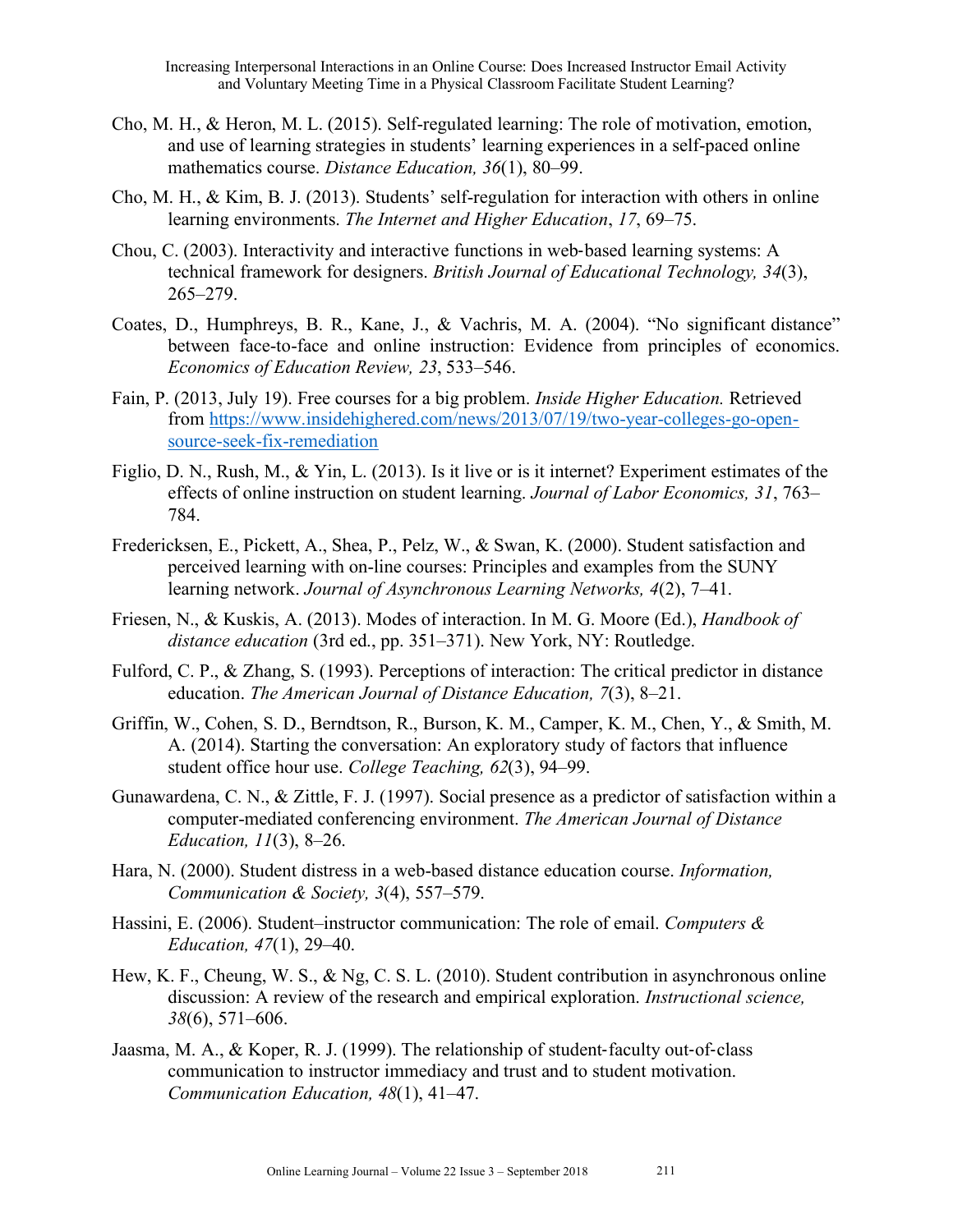- Jaggars, S. S., & Xu, D. (2016). How do online course design features influence student performance? *Computers & Education, 95*, 270–284.
- Jiang, M., & Ting, E. (1999). A study of students' perceived learning in a web-based online environment. *Proceedings of WebNet World Conference on the WWW and the Internet*. Retrieved from https://www.learntechlib.org/j/WEBNETC/v/1999/n/1/
- Kang, M., & Im, T. (2013). Factors of learner-instructor interaction which predict perceived learning outcomes in online learning environment. *Journal of Computer Assisted Learning, 29*(3), 292–301.
- Kearsley, G. (1995). The nature and values of interaction in distance education. In *Third Distance Education Research Symposium*. University Park, PA: American Center for the Study of Distance Education.
- Mandernach, B. J., Forrest, K. D., Babutzke, J. L., & Manker, L. R. (2009). The role of instructor interactivity in promoting critical thinking in online and face-to-face classrooms. *MERLOT Journal of Online Learning and Teaching, 5*(1), 49–62.
- McGee, D., Vasquez, P. & Cajigas, J. (2014). A comparison between a traditional and an accelerated, online, adaptive approach to developmental mathematics. *Journal of Computers in Mathematics and Science Teaching, 33*(4), 429–453.
- Moore, M.G. (1989). Three types of interaction. *American Journal of Distance Education, 3*(2),  $1 - 7$ .
- Moore, M. G. (2013). The theory of transactional distance. In M. G. Moore (Ed.), *Handbook of distance education* (pp. 84–103). New York, NY: Routledge.
- Moore, M. G., & Kearsley, G. (1996). *Distance education: A systems view*. Belmont, CA: Wadsworth.
- Nadler, M. K., & Nadler, L. B. (2000). Out of class communication between faculty and students: A faculty perspective. *Communication Studies, 51*(2), 176–188.
- Northrup, P. T. (2002). Online learners' preferences for interaction. *Quarterly Review of Distance Education, 3*(2), 219–26.
- Parsad, B., Lewis, L., & Greene, B. (2003). *Remedial education at higher education institutions in fall 2000*. Retrieved from http://nces.ed.gov/pubs2004/2004010.pdf
- Picciano, A. G. (2001). *Distance learning: Making connections across virtual space and time.* Upper Saddle River, NJ: Prentice-Hall.
- Radford, A. W., & Horn, L. (2012). *An overview of classes taken and credits earned by beginning postsecondary students*. Washington, DC: National Center for Education Statistics, Institute of Education Sciences, U.S. Department of Education. Retrieved from https://nces.ed.gov/pubs2013/2013151rev.pdf
- Rosenbaum, P. R. (2005). Sensitivity analysis in observational studies. In B. S. Everitt & D. C. Howell (Eds*.), Encyclopedia of statistics in behavioral science* (pp. 1809 –1814). New York: Wiley.
- Salmon, G. (2002). *E-tivities: The key to active online learning*. London, United Kingdom: Kogan Page.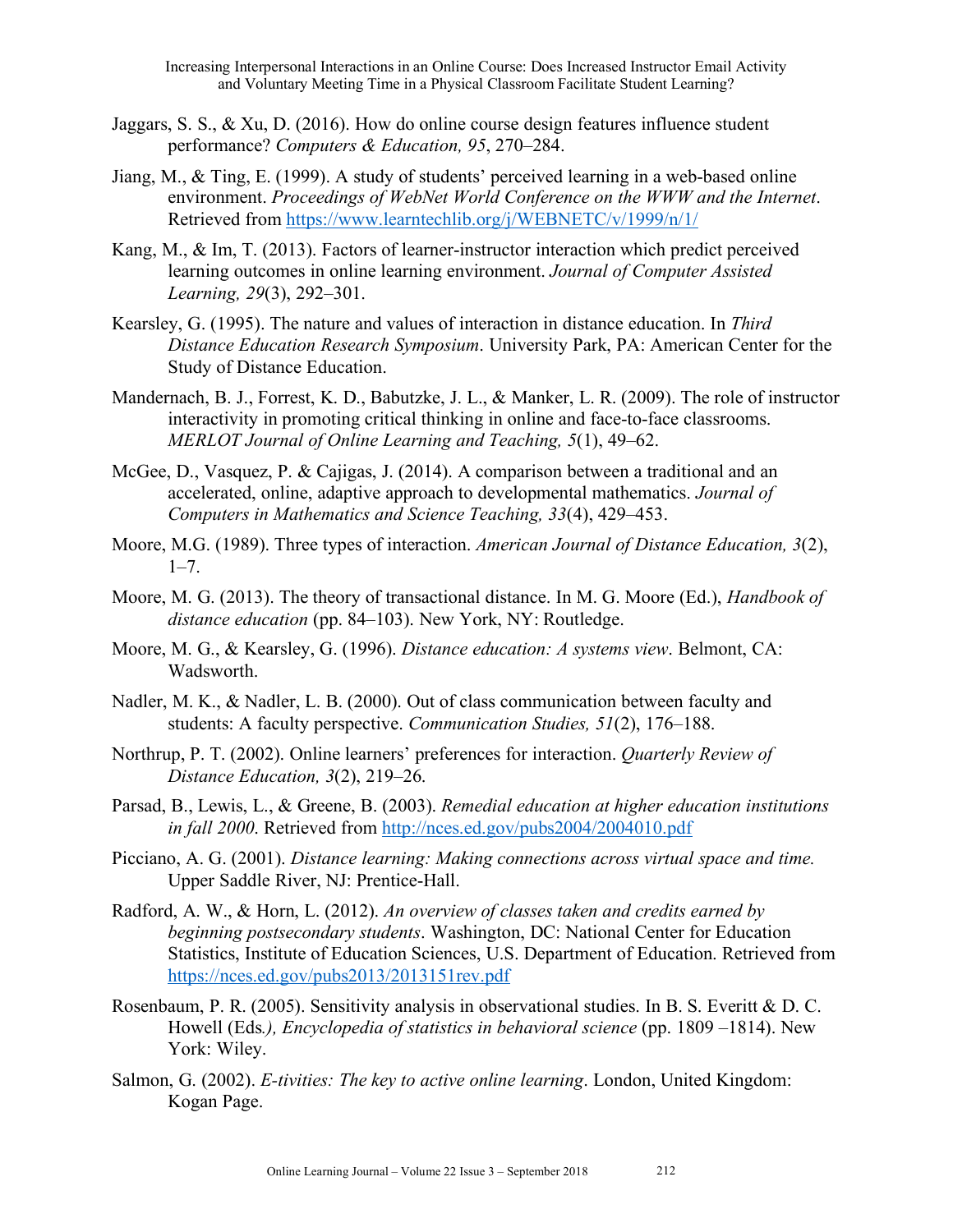- Salmon, G. (2004). *E-moderating: The key to teaching and learning on-line*. London, United Kingdom: Kogan Page.
- Scardamalia, M., & Bereiter, C. (2006). Knowledge building: Theory, pedagogy, and technology. In K. Sawyer (Ed.), *Cambridge handbook of the learning sciences* (pp. 97– 118). New York, NY: Cambridge University Press.
- Schunk, D. H., Pintrich, P. R. & Meece, J. L. (2008). *Motivation in education: Theory, research, and applications* (3rd ed.). Upper Saddle River, NJ: Pearson Education Inc.
- Shearer, R. (2013). Theory to practice in instructional design. In M. G. Moore (Ed.), *Handbook of distance education* (3rd ed., pp. 251–267). New York, NY: Routledge.
- Sherry, L. (1995). Issues in distance learning. *International Journal of Educational Telecommunications, 1*(4), 337–365.
- Short, J., Williams, E., & Christie, B. (1976). *The social psychology of telecommunications*.
- London, UK: Wiley.
- Skomsvold, P. (2014). *Profile of undergraduate students: 2011-12*. Washington, DC: National Center for Education Statistics, Institute of Education Sciences, U.S. Department of Education. Retrieved from https://nces.ed.gov/pubs2015/2015167.pdf
- Sparks, D., & Malkus, N. (2013). *First-year undergraduate remedial coursetaking: 1999-2000, 2003-04, 2007-08*. Statistics in Brief. NCES 2013-013. National Center for Education Statistics.
- Su, B., Bonk, C. J., Magjuka, R. J., Liu, X., & Lee, S. H. (2005). The importance of interaction in web-based education: A program-level case study of online MBA courses. *Journal of Interactive Online Learning, 4*(1), 1–19.
- Swan, K., Shea, P., Fredericksen, E., Pickett, A., Pelz, W., & Maher, G. (2000). Building knowledge building communities: Consistency, contact and communication in the virtual classroom. *Journal of Educational Computing Research, 23*(4), 359–383.
- Weimer, M. (2015, January 21). Why students don't attend office hours [Blog entry]. Retrieved from https://www.facultyfocus.com/articles/teaching-professor-blog/students-dontattend-office-hours/
- Xu, D., & Jaggars, S. S. (2011). The effectiveness of distance education across Virginia's community colleges: Evidence from introductory college-level math and English courses. *Educational Evaluation and Policy Analysis, 33*(3), 360–377.
- Xu, D., & Jaggars, S. S. (2013). Adaptability to online learning: Differences across types of students and academic subject areas. CCRC Working Paper No. 54. Community College Research Center, Columbia University.
- Xu, D., & Jaggars, S. S. (2014). Performance gaps between online and face-to-face courses: Differences across types of students and academic subject areas. *Journal of Higher Education, 85*(5), 633–659.
- Young, S. (2006). Student views of effective online teaching in higher education. *American Journal of Distance Education, 20*(2), 65–77.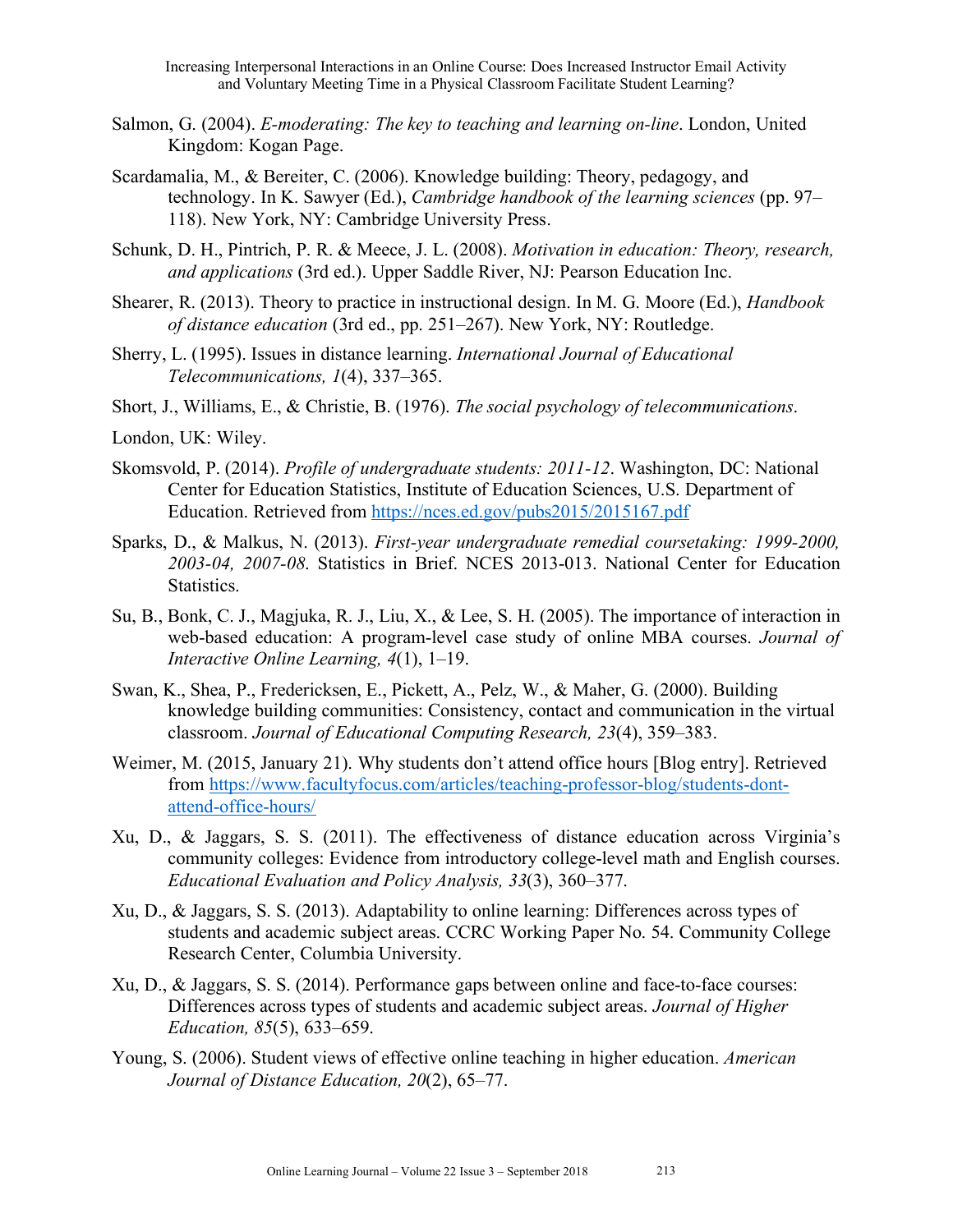## *Appendix A*

## Table A1

| PSM Balance Check for Fall Students |  |  |  |
|-------------------------------------|--|--|--|
|-------------------------------------|--|--|--|

|                           |           | Mean        |             |         | <b>Standard Deviation</b> |             |       |
|---------------------------|-----------|-------------|-------------|---------|---------------------------|-------------|-------|
| Variable                  |           | $2013 - 14$ | $2012 - 13$ | Diff.   | $2013 - 14$               | $2012 - 13$ | Ratio |
| <b>Initial Assessment</b> | Unmatched | 24.48       | 23.62       | $-0.06$ | 15.93                     | 14.95       | 0.94  |
|                           | Matched   | 21.00       | 21.53       | 0.04    | 8.97                      | 9.83        | 1.09  |
| <b>SAT Math Score</b>     | Unmatched | $-0.74$     | $-0.70$     | 0.07    | 0.70                      | 0.57        | 0.81  |
|                           | Matched   | $-0.78$     | $-0.74$     | 0.07    | 0.49                      | 0.51        | 1.04  |
| <b>SAT Verbal Score</b>   | Unmatched | $-1.01$     | $-0.92$     | 0.13    | 0.87                      | 0.74        | 0.84  |
|                           | Matched   | $-1.02$     | $-0.97$     | 0.08    | 0.64                      | 0.62        | 0.97  |
| Female                    | Unmatched | 0.57        | 0.58        | 0.02    | 0.50                      | 0.49        | 1.00  |
|                           | Matched   | 0.59        | 0.59        | 0.00    | 0.49                      | 0.49        | 1.00  |
| Ethnicity                 |           |             |             |         |                           |             |       |
| Asian                     | Unmatched | 0.32        | 0.23        | $-0.20$ | 0.47                      | 0.42        | 0.91  |
|                           | Matched   | 0.26        | 0.26        | 0.00    | 0.44                      | 0.44        | 1.00  |
| <b>Black</b>              | Unmatched | 0.05        | 0.05        | $-0.02$ | 0.22                      | 0.21        | 0.96  |
|                           | Matched   | 0.02        | 0.02        | 0.00    | 0.14                      | 0.14        | 1.00  |
| Hispanic                  | Unmatched | 0.44        | 0.48        | 0.10    | 0.50                      | 0.50        | 1.01  |
|                           | Matched   | 0.59        | 0.59        | 0.00    | 0.49                      | 0.49        | 1.00  |
| White                     | Unmatched | 0.13        | 0.12        | $-0.03$ | 0.33                      | 0.32        | 0.97  |
|                           | Matched   | 0.08        | 0.08        | 0.00    | 0.27                      | 0.27        | 1.00  |
| Other                     | Unmatched | 0.07        | 0.12        | 0.15    | 0.26                      | 0.33        | 1.26  |
|                           | Matched   | 0.05        | 0.05        | 0.00    | 0.21                      | 0.21        | 1.00  |
| Major Requires Math       | Unmatched | 0.60        | 0.40        | $-0.40$ | 0.49                      | 0.49        | 1.00  |
|                           | Matched   | 0.43        | 0.43        | 0.00    | 0.50                      | 0.50        | 1.00  |
| Freshman                  | Unmatched | 0.76        | 0.83        | 0.20    | 0.43                      | 0.37        | 0.87  |
|                           | Matched   | 0.88        | 0.88        | 0.00    | 0.33                      | 0.33        | 1.00  |

*Note*. "Matched" shows the matched estimates using Mahalanobis distances and kernel matching with a bandwidth of 1.5. Students in the treatment group received face-to-face support while students in the control group did not. SAT Math and Verbal scores are centered at a score of 600 (the cutoff score for students who would like to skip to the next math course) and have been divided by 100.